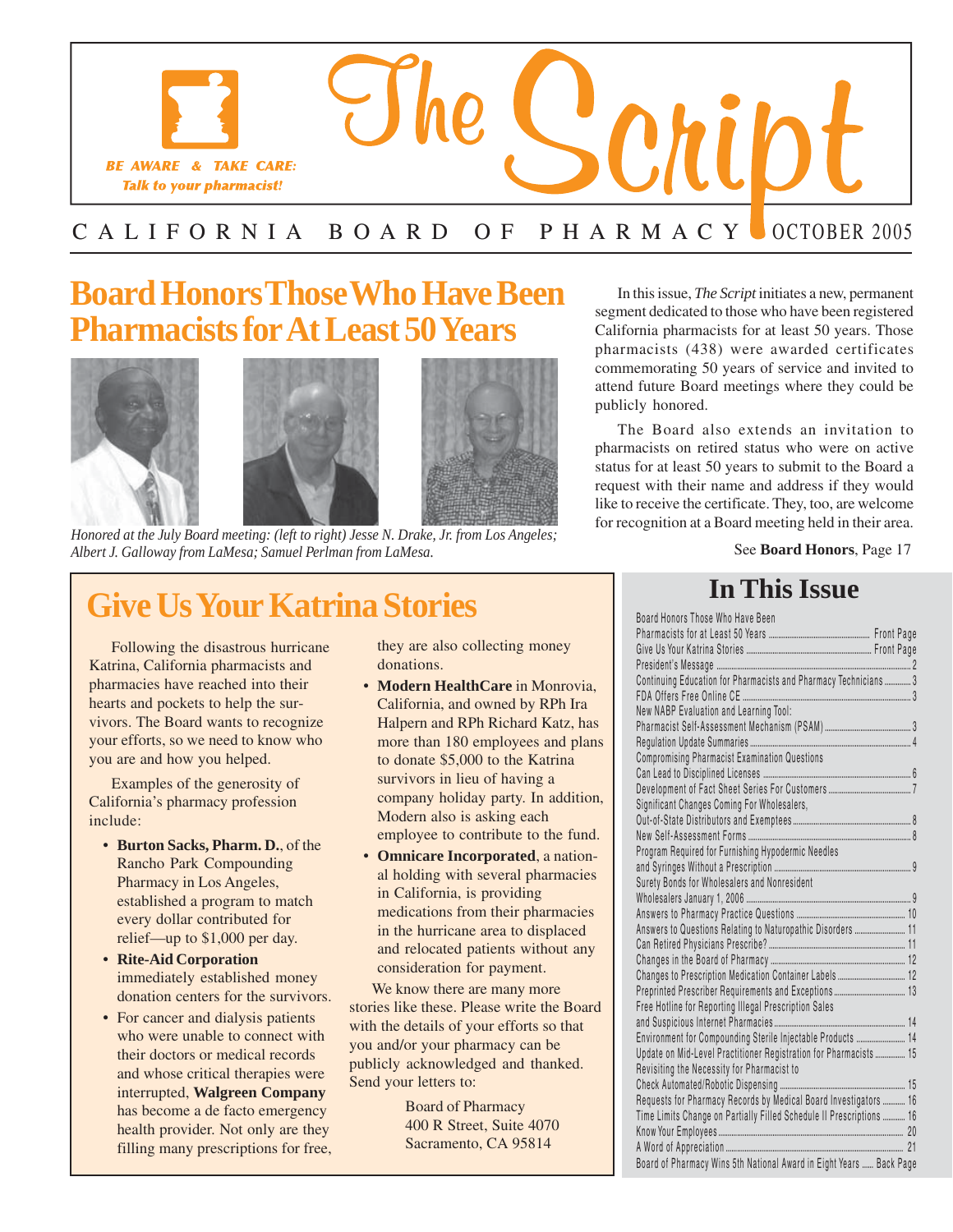

**President's Message**  By Stanley W. Goldenberg, R. Ph. President, Board of Pharmacy

I would like to begin my message by thanking and commending all the pharmacists and pharmacies that have contributed to disaster relief and volunteered to become donation centers to help our fellow Americans in the wake of hurricane Katrina's devastation. As always, the most trusted profession is living up to its tradition of providing help to those in need.

The Board of Pharmacy realizes that there may be patients in California who have been relocated from the Gulf Coast and require prescribed medication but are unable to provide the prescription. Guidelines for emergency dispensing can be found on the board's Web site, *<www.pharmacy.ca.gov>* under "What's New."

I am pleased to announce that Governor Arnold Schwarzenegger has honored me by reappointing me to serve a second term on the Board. My colleagues on the Board also have honored me by

electing me to serve a second term as president of the Board.

As president, I will continue my campaign to encourage the pharmacy profession's involvement and interaction with the Board through our open meeting process. The information brought to us via these meetings is vital to the Board's ability to make informed decisions—as both the Board and the profession strive to serve and protect the public.

I wish to congratulate Patricia Harris, the Board's executive officer, who was elected to the National Association of Boards of Pharmacy Executive Committee at the NAPB national meeting in New Orleans in May. Ms. Harris will represent the NABP's District Seven, which includes six western states and Guam. As so many of today's pharmacy issues cross state borders, we are indeed fortunate that Ms. Harris will be participating in the adoption of policies by the association.

At the April 2005 Board meeting, Board Member John Tilley, then Chairman of the Organization and Development Committee, advocated providing a "Certificate of Recognition" to pharmacists licensed in California for 50 years or more and publishing their names in *The Script.* The Board approved this proposal and in July mailed 438 of the certificates. Some of the pharmacists who received certificates were personally honored when they attended the July Board meeting in San Diego. I hope this will become a new tradition, and perhaps in the future the Board can honor individual practitioners for their superior accomplishments.

**Now is the time that you, as a pharmacist, can become involved in the process of changing your profession or accepting and complaining about the decisions made for you by others. Here are just a few of the issues facing our profession:** 

#### **1. MMA (Medicare Prescription Drug, Improvement, and Modernization Act):**

This act contains the most significant changes to Medicare benefits in 40 years. These changes are so dramatic that it behooves pharmacists to understand and be able to explain the program to patients.

This program, enacted in 2003, initially offered drug discount cards that Medicare beneficiaries could use to lower their prescription costs until the comprehensive benefit plan described below takes effect January 1, 2006. The new law is very complex:

• Part D: A new prescription drug benefit plan for Medicare beneficiaries has been developed through competing prescription drug plans. Beginning in October 2005, the Center for Medicare and Medicaid Services will mail to each Medicare beneficiary a booklet containing details about the specific drug plans being offered. Those wishing to enroll in a Part D program may do so during the open enrollment period beginning November 15, 2005 and ending May 15, 2006, to ensure that they will pay the lowest possible premiums. Failure to enroll during the open period may result in higher future premiums.

The Board has established a sub-committee of the Communication and Public Education Committee to focus on MMA and Part D. Our goal is to gather information to educate our own board and other health profession boards.

#### **I encourage you to attend these meetings.**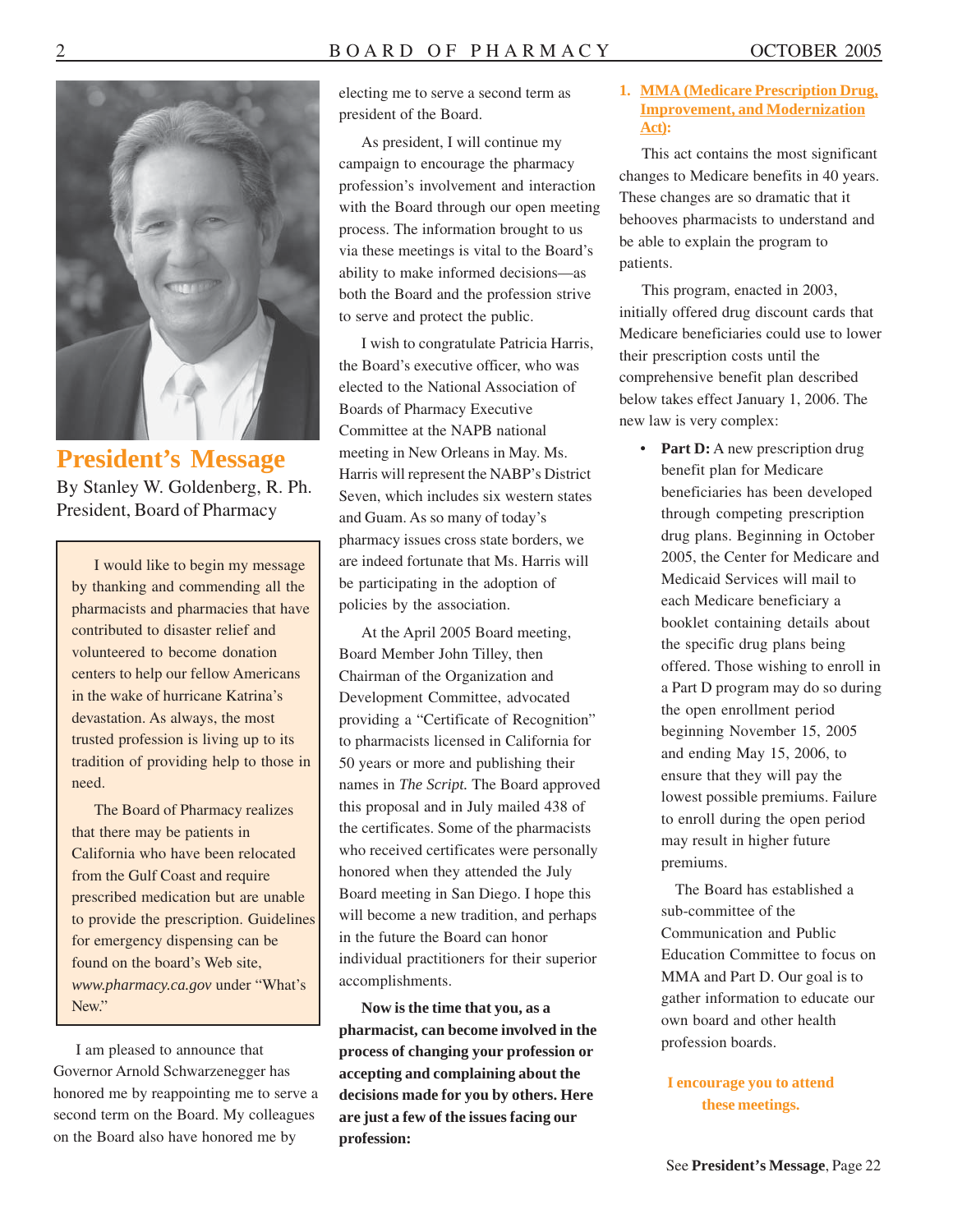## **Continuing Education for Pharmacists and Pharmacy Technicians**

Since April 2003, the Board of Pharmacy has awarded six contact hours of continuing education (CE) once a year to pharmacists who attend a full business day at one of the Board's quarterly meetings. In January 2005, the Board approved offering this same CE opportunity to registered California pharmacy technicians. However, it is the pharmacy technician's responsibility to determine from the PTCB how many of the six CE hours are acceptable for recertification.

Board meetings are held at different sites throughout the state to give as many people as possible the opportunity to attend. No reservations are needed; interested parties simply arrive at the meeting location at the start of the business session and remain until the day ends. Certificates reflecting completion of six hours of CE are mailed to those who sign in and out on the CE roster.

Information regarding Board meeting dates, sites and agendas are posted on the Board's Web site (*<www.pharmacy.ca.gov>*) approximately 10 days prior to meetings. Also, you may download information packets for the meeting; these packets contain action items and background information that will be discussed during the meeting. The business day eligible for CE is designated on the agenda.

The remaining Board meeting for **2005** is:

> **October 25 & 26 Crowne Plaza Hotel**  1177 Airport Boulevard Burlingame, CA 94010 650-342-9200



## **FDA Offers Free Online CE**

Do you know how the Food and Drug Administration (FDA) approves generic drugs? Becoming familiar with the process can help you assure your patients of the safety, effectiveness and lower cost of generic drugs. You can learn about generics and earn one contact hour of continuing education (CE)—accredited by the Accreditation Council for Pharmacy Education—by taking FDA's web-based CE course on generic drugs, "The FDA Process for Approving Generic Drugs:"

Examples of valuable information included in the program are that generic drugs:

are approved by the FDA to be safe, effective, high quality, and reliable;

- save an average of \$45.50 for every prescription sold;
- ◆ currently save consumers about \$56.7 billion per year, and can save consumers an additional 1.3 billion per year for every 1% increased use of generic drugs; and
- ◆ are lower in cost than Canadian brand name or generic drugs.

To take the program, go to *http:// [www.fda.gov/cder/learn/CDERLearn/](www.fda.gov/cder/learn/CDERLearn) default.htm* and follow the instructions.



Posters for helping educate consumers about brand and generic drugs can be downloaded at *[www.regencerx.com/](www.regencerx.com) prescription/physicianTools/generics/ posters/.* These can be posted in the pharmacy or used as handouts.

## **New NABP Evaluation and Learning Tool: Pharmacist Self-Assessment Mechanism (PSAM)**

The National Association of Boards of Pharmacy (NABP) has developed a new program that is designed to satisfy four hours of the continuing education (CE) requirement for pharmacist license renewal in some states. While not yet Boardapproved for CE in California, the PSAM is a valuable evaluation and learning tool that can be used to assist pharmacists in obtaining objective, non-punitive feedback on their individual knowledge of current practice therapies. It will subsequently assist the pharmacist in selecting future CE programs that address the selfassessment results.

With the continuous introduction of new therapeutic and diagnostic agents and the changing concepts in the delivery of health services in pharmacy practice, it is essential that pharmacists maintain, improve and broaden their knowledge and skills. An excellent approach to maintaining and updating these skills is for pharmacists to avail themselves of this self-assessment program.

Questions in the PSAM are based on patient profiles and simulate real-life practice situations and patient therapies. Because the PSAM is an assessment and learning tool, the pharmacist is provided with feedback on each question. The feedback information displays each question, the answer selected, the correct answer, a brief rationale for the correct answer, and a reference to where more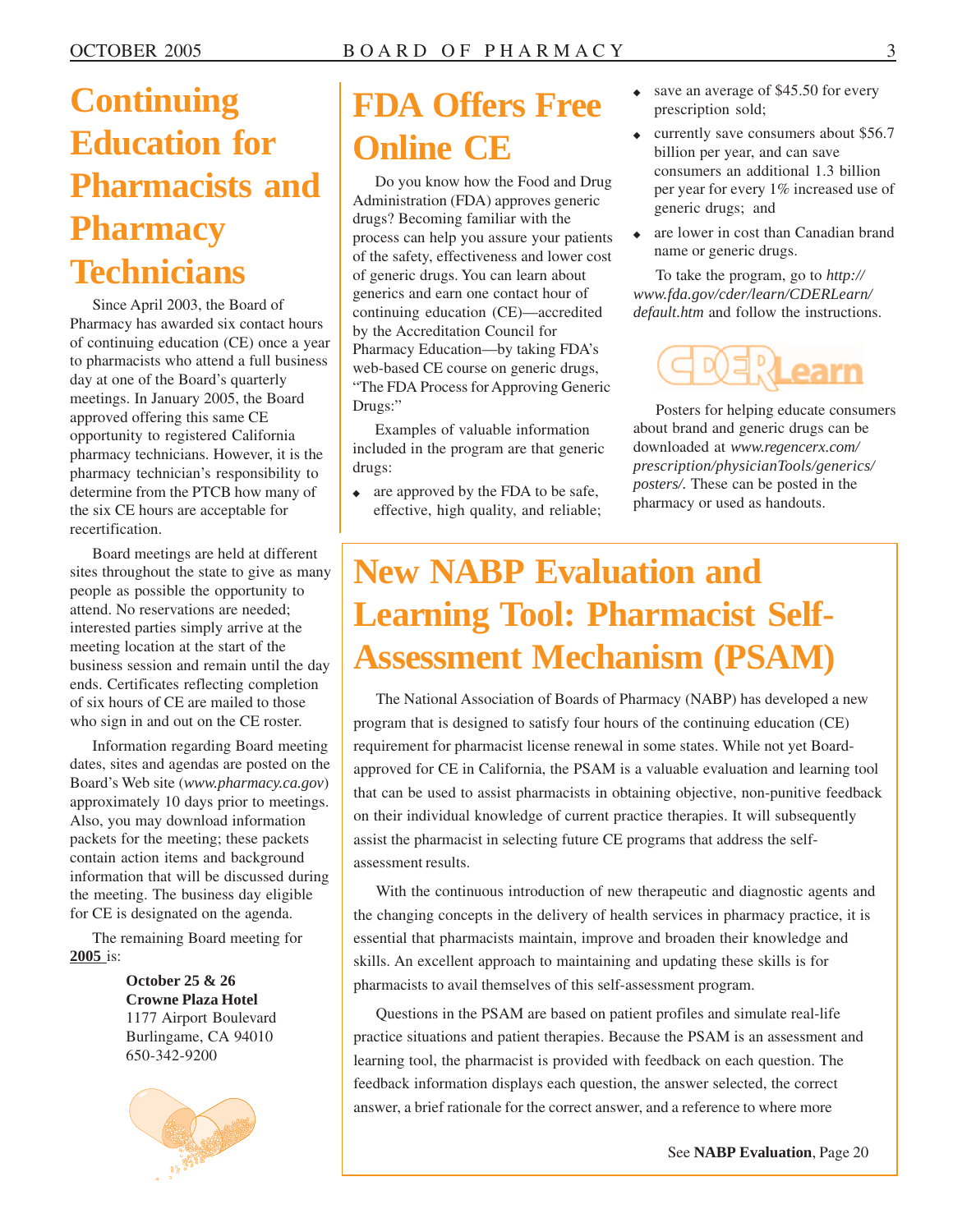### **Regulation Update Summaries**

This article contains summaries of changes to Division 17, Title 16 of the California Code of Regulations that become effective October 7, 2005. To view the exact language of the affected regulations, visit the Board of Pharmacy Web site at *[www.pharmacy.ca.gov,](www.pharmacy.ca.gov)* and click on Laws and Regulations.

#### **1706.2 Abandonment of Application Files**

Applications for licensure with the Board may be considered abandoned if the applicant fails to complete the application within **60 days** of having received an application deficiency letter from the Board.

Failure to pay the pharmacist licensure fee within **12 months** of being notified of eligibility will result in the file being abandoned, and if a pharmacist licensure examination applicant has not taken the examination within **12 months** of eligibility notification, the file will be abandoned. In all these cases, applicants would be required to submit a new application and meet all the requirements in effect at time of reapplication.

#### **1712. Use of Pharmacist Identifiers**

For pharmacists who are required to initial or sign a prescription record or label, their identity may be recorded in a secure computer system that must be readily retrievable in the pharmacy. The computer system must not permit such a record to be altered after it is made.

#### **1715. Self-Assessment of Pharmacy by the Pharmacist-in-Charge**

 Pharmacy self-assessment form names are changed to "Community Pharmacy & Hospital Outpatient Pharmacy Self-Assessment" (Form 17M-13) and "Hospital Pharmacy Self-Assessment" (Form 17M-14).

#### **1717. Pharmacy Practice**

The only substantive change to this regulation is a correction of the citation listed for prescription requirements. The correct citation is Business and Professions Code section 4040.

#### **1719. Recognized Schools of Pharmacy**

This regulation defines a "recognized school of pharmacy" as a school that is accredited, or granted candidate status, by the Accreditation Council for Pharmacy Education or otherwise recognized by the Board.

#### **1720. Application for Pharmacist Examination and Licensure**

Language in this section has been recast. Portions of the section have been deleted but are included in other regulations.

#### **1720.1 Graduate of Foreign Pharmacy Schools**

The education of most foreign pharmacy school graduates who have been certified by the Foreign Pharmacy Graduate Equivalency Committee (FPGEC) satisfies the education requirement to qualify for taking the California pharmacist licensure examination. However, candidates who were certified by the FPGEC before January 1, 1998, must also provide the Board with documentation indicating a score of at least 50 on the Test of Spoken English (TSE). Candidates who took the TSE before June 30, 1995, must provide documentation of a score of at least 220.



#### **1725. Acceptable Pharmacy Coursework for Examination Candidate with Four Failed Attempts**

Candidates who have failed the pharmacist licensure examination four times must obtain at least 16 semester units of additional coursework from a "recognized school of pharmacy."

#### **1726. Supervision of Intern Pharmacists**

The term "preceptor" has been removed. The new language names the pharmacist supervising an intern pharmacist as the person responsible for all professional activities performed by the intern.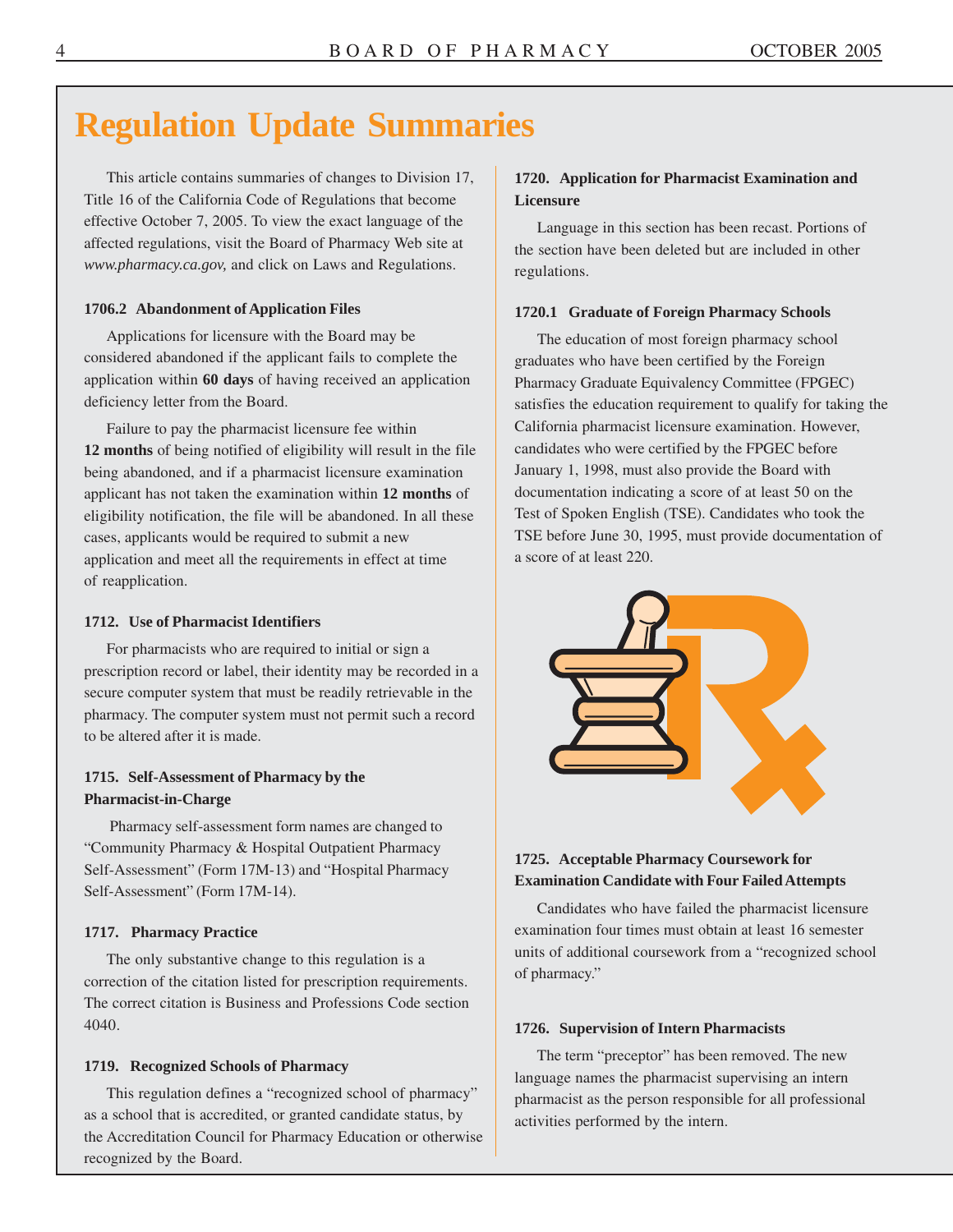#### **1727. Intern Pharmacist**

This section, outlining an intern's requirements for taking the pharmacist licensure examination and other requirements, was repealed.

#### **1728. Requirements for Examination**

This section recasts the language outlining the eligibility requirements for taking the pharmacist licensure examination.

#### **1732. Definitions**

This section defines "accreditation agency" as an organization that evaluates and accredits providers of continuing education for pharmacists and defines an "hour" of continuing education as at least 50 minutes of contact time.

#### **1732.0.5 Accreditation Agencies for Continuing Education**

 This section names the two continuing education accreditation agencies—the Accreditation Council for Pharmacy Education and the Pharmacy Foundation of California—and details their functions relating to continuing education providers.

#### **1732.1 Requirements for Accredited Providers**

The language of this section is recast to require the issuance of "statements of credit" instead of certificates of completion. Requirements for continuing education providers' promotional brochures have been added. Continuing education providers must be accredited pursuant to section 1732.2 and each course must comply with requirements of section 1732.3.

#### **1732.2 Board Accredited Continuing Education**

This section recasts the language that allows continuing education providers, who are not accredited by one of the two accreditation agencies, to petition the Board for approval of their courses that meet the standards of section 1732.3.

#### **1732.3 Requirements for Continuing Education Courses**

Some of the language in this section has been recast, and specific requirements for continuing education courses have been added.

#### **1732.4 Provider Audit Requirements**

The requirements are the same, but the language has been recast.

#### **1732.5 Renewal Requirements for Pharmacist**

This section provides that continuing education for pharmacist license renewal must have been completed within the 24 months prior to renewal.

#### **1732.6 Exemptions**

The language here is recast, indicating there is no longer a form with which a pharmacist may seek exemption from the continuing education requirement for license renewal: a letter to the Board suffices.

#### **1732.7 Complaint Mechanism**

This section allows a continuing education provider to request reconsideration of any adverse action taken against the provider by an accreditation agency. Following such reconsideration, the provider may request the Board to review the accreditation agency's decision.

#### **1745. Partial Filling of Schedule II Prescriptions**

Reference to triplicate prescription requirements is deleted here. Language has been added to this section allowing a pharmacist to partially fill a Schedule II controlled substance prescription if unable to supply the full quantity. However, there are changes in the time frames in this section. Prescriptions now must be tendered and at least partially filled within **60 days** from the prescription issuance date, and no portion of the prescription can be dispensed more than **60 days** from the issuance date. The remaining portion may be filled within 72 hours of the first filling, but if the remainder is not filled within the 72-hour period, the pharmacist must notify the prescriber. The pharmacist may not supply the drug after the 72-hour period has expired without a new prescription.

#### **1749. Fee Schedule**

The fee for reissuance of any permit, license, certificate or renewal thereof is increased to \$60. All other fees remain the same, but there is some recasting of the language.

#### **1750. Fee Schedule—Health and Safety Code**

Warehouse license issuance and renewal fees are repealed.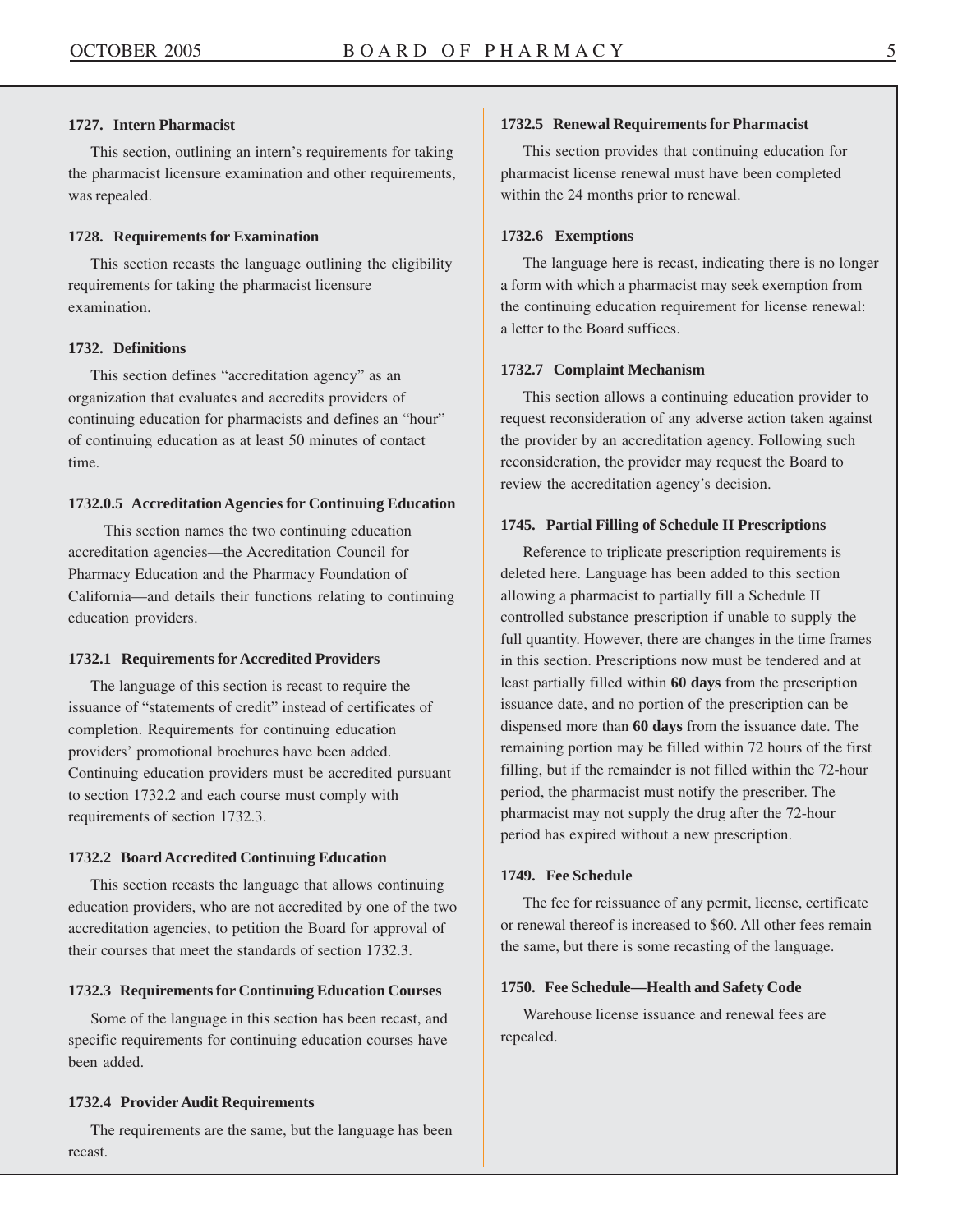### **Compromising Pharmacist Examination Questions Can Lead to Disciplined Licenses**

Section 123 of the Business and Professions Code states, "It is a misdemeanor for any person to engage in any conduct which subverts or attempts to subvert any licensing examination or the administration of an examination…" Such subversive conduct includes, but is not limited to:

• The unauthorized reproduction of any portion of the actual licensing examination;

• Paying or using professional or paid examination-takers for the purpose of reconstructing any portion of the examination;

 Using or purporting to use any examination questions or materials which were improperly removed or taken from any examination for the purpose of instructing or preparing any applicant for examination; and

 Obtaining questions or other examination material, except by specific authorization either before, during or after an examination.

Section 1723.1 of the California Code of Regulations relates to the confidentiality of examination questions: "Any applicant for any license issued by the board who removes all or part of any qualifying examination to any other person may be disqualified as a candidate for a license."

Recently, the Board completed disciplinary action (Administrative Case 2003 2724) against Morris Hyman Cody, RPH 26302, founder of Morris Cody and Associates (MCA). MCA provides a preparation course for those who take the pharmacist licensure examination. In the Board's disciplinary action, MCA and Mr. Cody were charged with allegedly obtaining or accepting pharmacist examination questions and answers taken without the Board's authorization from students who were enrolled in MCA's refresher course and had taken the examination. The Board also alleged that the questions were reconstructed and reproduced in at least two of MCA's study booklets and distributed to MCA students.

In the same administrative case, the Board also disciplined a pharmacist who had provided questions to MCA and Mr. Cody. After signing an examination instruction sheet acknowledging the confidentiality of the pharmacist examination in January 2001, Jennifer Hoerrner, RPH 52366 (an enrollee of MCA), allegedly revealed more than 30 questions from that examination in a letter to Mr. Cody. Portions of the illegally removed questions were allegedly reconstructed and reproduced in at least one of MCA's study booklets and distributed to MCA students.

Based on the alleged violations of statutes and regulations, Mr. Cody and Ms. Hoerrner agreed, for purposes of settlement only, that the charges, if proven, would constitute cause for the imposition of discipline.

As settlement, Mr. Cody's pharmacist license was revoked, stayed and placed on five years' probation. He was ordered

to pay the Board \$20,000 to cover the costs of investigation, prosecution and reconstruction of examination questions and to pay probation monitoring costs, not to exceed \$1,000 per year. Additionally, all MCA sample examination questions, study booklets, and audio and visual recordings that contain sample examination questions must be reviewed by the Board. Mr. Cody was also ordered to write a letter for publication in the Board newsletter.

Ms. Hoerrner's pharmacist license was revoked, stayed and placed on three years' probation. She was ordered to pay \$2,000 for recovery of investigation and prosecution costs and submit a letter for publication by the Board and an audio/ video recording for distribution to schools of pharmacy.

Letters from Mr. Cody and Ms. Hoerrner can be viewed below and on page 7.

### **Open Letter to Pharmacy Students and Examinees:**

Dear Students and Examinees:

Recently, I was disciplined by the California Board of Pharmacy for sharing confidential examination information.

Like most of you, I took an examination preparation course in order to update my knowledge. One of the teachers who worked at the school asked students to share with him any exam questions that they recalled. Naively, I shared this information which I later realized was a great mistake, as the exam information was confidential.

I violated the Business and Professions Code and now have a record of discipline. This experience has taught me several lessons. Also, it has reminded me that it is important to read what I sign and reinforced my commitment to uphold the integrity of the profession.

I have learned from this mistake and that it is important that the integrity and confidentiality of the pharmacist licensure examination is protected. If you discover yourself in a similar situation, never share confidential exam questions, and contact the Board of Pharmacy if you have any concerns.

> Sincerely, Jennifer Hoerrner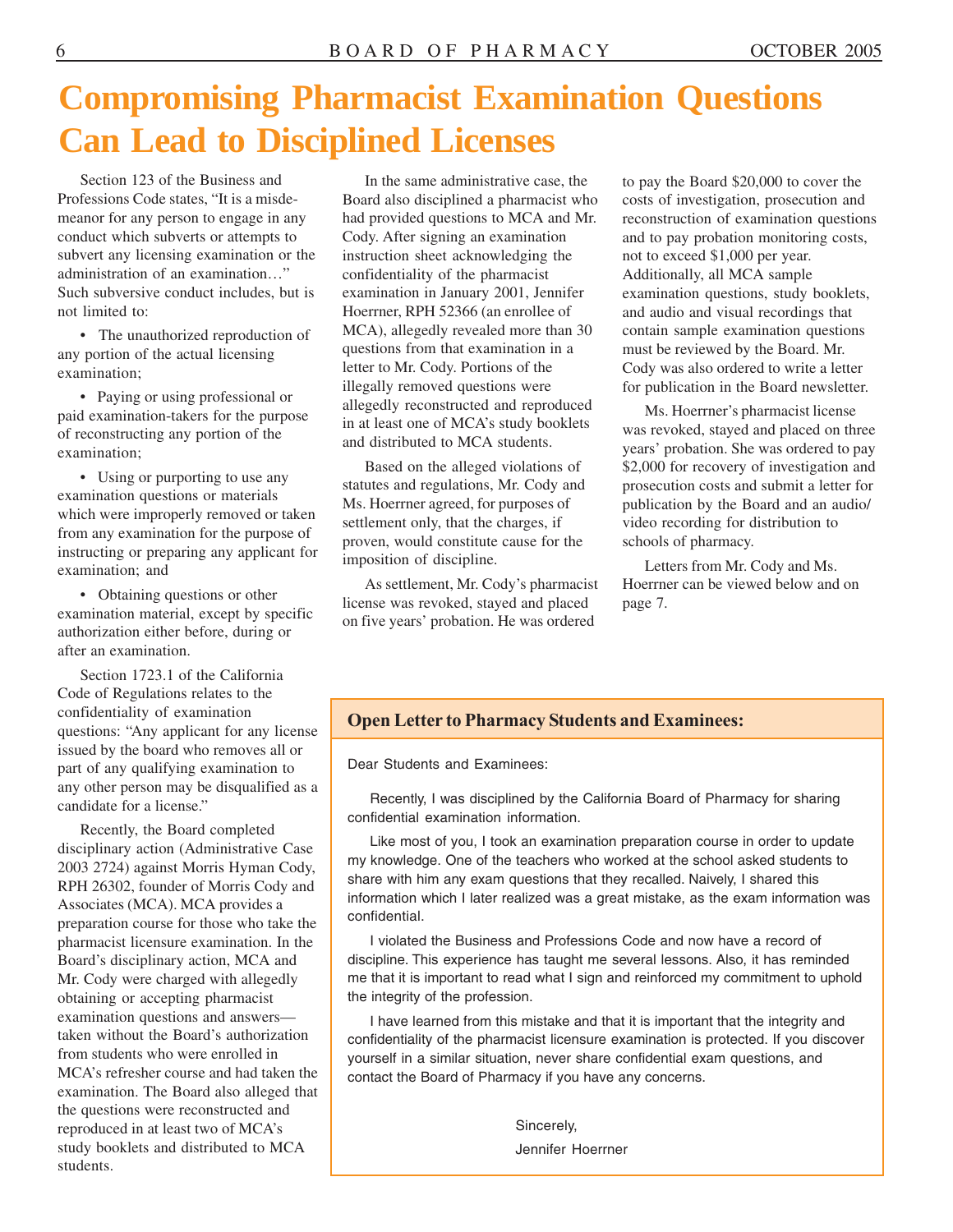### $\boxed{1}$ **Letter From Morris H. Cody:**

May 6, 2005

~

Patricia Harris Executive Officer Board of Pharmacy

#### Dear Ms. Harris:

I am writing to confirm our agreement in regards to the use of information provided from time to time by students of Morris Cody & Associates Inc. of California ("MCA") about questions appearing on the Board's license exam.

MCA fully supports the Board's efforts to protect the integrity of the examination process. MCA's mission is to provide applicants for a pharmacy license the necessary training and education to provide professional pharmacy services so that they can meet the Board's high standards for the practice of pharmacy in California. We understand the Board's position that it undercuts the integrity of the examination process to provide students information on specific questions appearing on prior exams. For this reason, MCA has, as requested by the Board, taken the following steps:

First, MCA has eliminated from its written program materials all sample questions that might be considered improper copies or reproductions of specific questions appearing on prior exams. While MCA will continue, of course, to provide necessary training and instruction on all issues covered by the license examination, care is being taken to avoid use of sample questions that improperly reproduce actual questions appearing on prior exams.

Second, MCA has implemented policies, consistent with the Board's request, that MCA does not solicit from its existing or former students any information about actual test questions appearing on prior exams, and advises students not to volunteer or provide such material as the Board considers this contrary to the integrity of the public safety mandate of the Board.

MCA regrets if past practices involving occasional receipt from students of exam question information may have undermined the Board's important role to ensure that exam process in not subverted. MCA's intent, of course, is to strictly adhere to all applicable regulations governing the examination process and to support the Board's efforts to protect the integrity of the test. We are pleased to have reached an agreement with the Board on the above-referenced matters that will promote this result.

l and the second control of the second control of the second control of the second control of the second control of

Very truly yours, Morris H. Cody



One year ago, the Board approved a proposal by the Communication and Public Education Committee to integrate pharmacy students into public outreach activities. The project chosen was the development of a consumer fact sheet series by student interns. This project is being coordinated by the UCSF Center for Consumer Self Care under the direction of R. William Soller, Ph.D.

So far, four fact sheets have been developed: "Lower Your Drug Costs to Help you Keep on Taking your Medicines," "Generics," "Antibiotics— A National Treasure," and "Is your Medicine in the News?" The fact sheets contain general information on the topic but also include questions that consumers can discuss with their pharmacists and make informed decisions on the subjects covered. A fifth fact sheet is undergoing work by the Board, and the Board's goal is to produce total of 12 per year for the next three years.

The fact sheets may be downloaded from the Board's Web site, *<www.pharmacy.ca.gov>*, for distributing to consumers or posting in the pharmacy.



## www.pharmacy.ca.go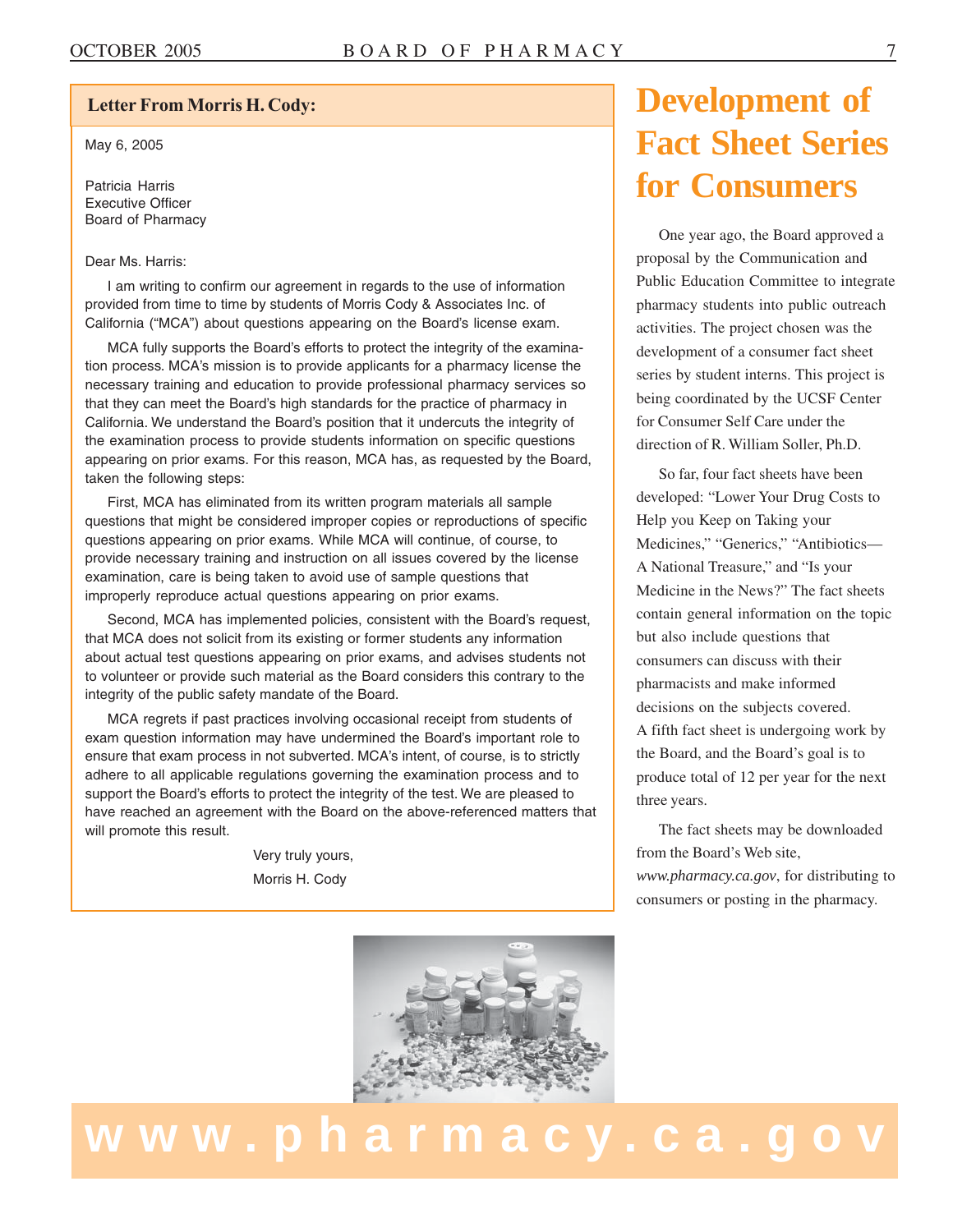### **Significant Changes Coming for Wholesalers, Out-of-State Distributors and Exemptees**

#### **Beginning January 1, 2006, several license category names will change.**

Out-of-state distributors licensed with the California Board of Pharmacy will be known as "**nonresident wholesalers**" (Business and Professions Code [B&PC] section 4161).

A separate license will still be required for each place of business owned or operated by a nonresident wholesaler that ships medications into California. The licenses must be renewed annually and are non-transferable (B&PC 4161). However, manufacturers who ship their own products from the manufacturing site directly into California are exempt from this license requirement (B&PC 4160[e]).

A registered pharmacist, or an exemptee pursuant to B&PC 4053 or 4054, must be present and in control of a wholesaler's premises during the conduct of business. Exemptees will be known and licensed as "**designated representatives**" (B&PC 4161).

The Board cannot issue or renew a nonresident wholesaler license until the applicant identifies a **"designated representative-in-charge"** (previously known as an "exemptee-in-charge") and notifies the Board in writing of that person's identity and license number. The designated representative-in-charge will be responsible for the company's compliance with all laws governing wholesalers (B&PC 4161[d]).

#### **Wholesaler Tracking System**

Also effective January 1, 2006, wholesalers will be required to develop and maintain a system for tracking individual sales of dangerous drugs at preferential or contract prices to pharmacies that primarily or solely dispense prescription drugs to patients of long-term care facilities (B&PC 4164).

#### **Pedigree Required by January 1, 2007**

By January 1, 2007, wholesalers or pharmacies will be prohibited from

selling, trading, transferring or receiving a dangerous drug at wholesale without a "**pedigree**" (B&PC 4163). An electronic pedigree will be required and must contain information regarding each transaction resulting in a change of ownership of a given dangerous drug, from sale by the manufacturer, through acquisition and sale by a wholesaler, until final sale to a pharmacy or other person furnishing, administering, or dispensing the drug (B&PC 4034).

However, if the Board believes that the technology for such pedigrees is not fully ready by 2007, the Board may delay the effective date for requiring electronic pedigrees for wholesalers to 2008 and 2009 for pharmacies.

Updated information on these subjects will be posted on the Board's Web site, *<www.pharmacy.ca.gov>*, as it becomes available.

### **New Self-Assessment Forms**

The Board has recently revised the pharmacy selfassessment forms to conform to current pharmacy law, which has changed significantly since early 2001 when the last versions of the forms were created. Additionally, the names of the forms were changed to:

- "Community Pharmacy & Hospital Outpatient Pharmacy Self-Assessment" (Form 17M-13)
- "Hospital Pharmacy Self-Assessment" (Form 17M-14)

Section 1715 of Title 16 of the California Code of Regulations requires the pharmacist-in-charge (PIC) of each pharmacy to complete a self-assessment of the pharmacy's compliance with federal and state pharmacy law by July 1<sup>st</sup> of each oddnumbered year. In addition, within 30 days of a new pharmacy's permit issuance date



and any change in a pharmacy's PIC, a new self-assessment is required.

All self-assessment must now be done on the 2005 version of the forms. The forms can be downloaded online at *<www.pharmacy.ca.gov>*.

The completed self-assessments are to be retained in the pharmacy for three years after it is performed. Please do not mail the self-assessment to the Board.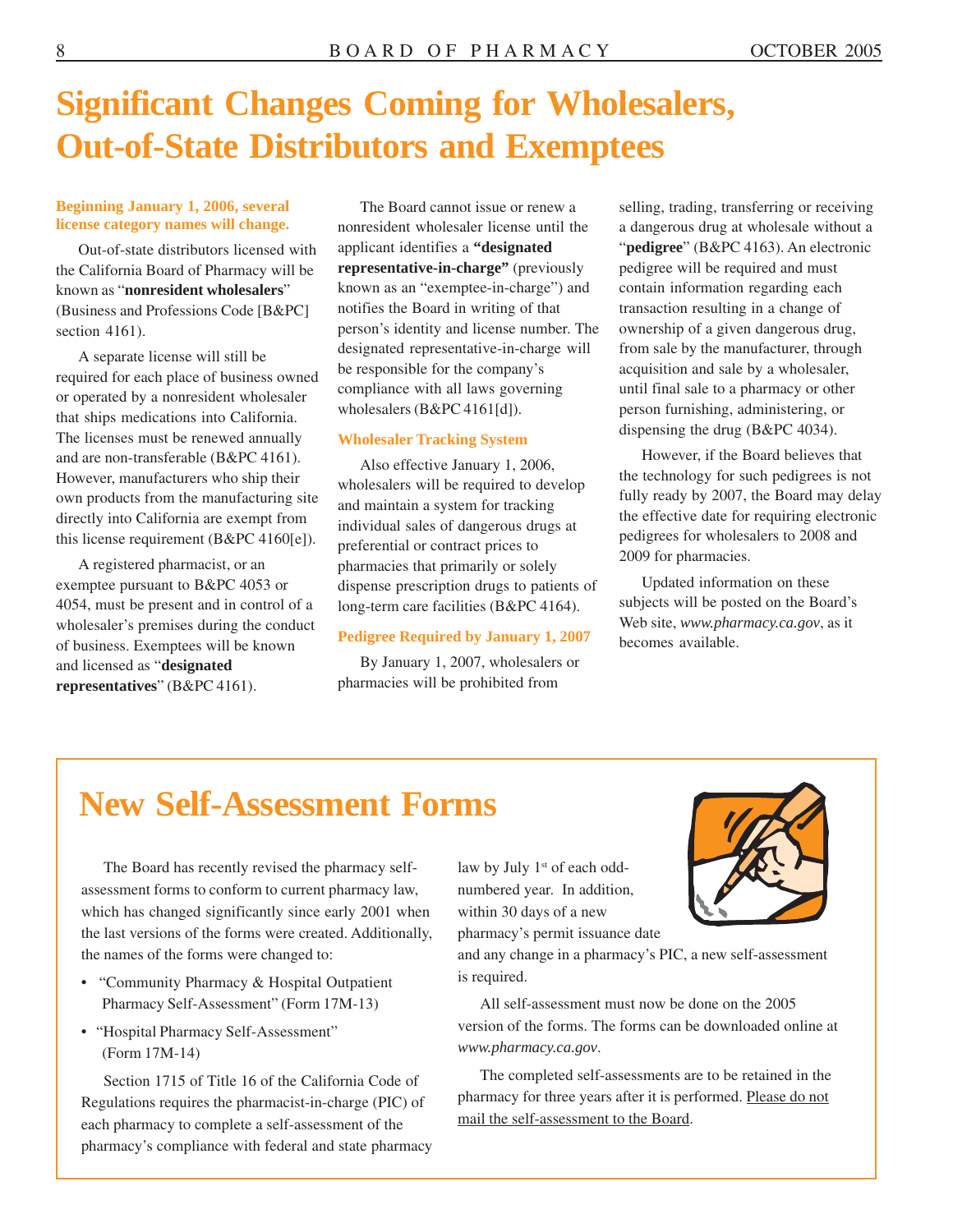## **Surety Bonds Required for Wholesalers and Nonresident Wholesalers**

Effective January 1, 2006, all wholesalers and nonresident wholesalers licensed in California are required to secure a surety bond made payable to the Pharmacy Board Contingency Fund as a condition for initial licensure or renewal of an existing license. The Board is allowed to make claim against the surety bond if the licensee fails to pay a Boardimposed fine within 30 days after an order is issued or costs become final.

Section 4043 of the Business and Professions Code (B&PC) defines a drug **wholesaler** as a person or business who sells or negotiates for the distribution of dangerous drugs or dangerous devices to pharmacies, other practitioners or licensed facilities. Wholesalers must be licensed by the Board (B&PC 4160).

Section 4161 of the B&PC defines a **nonresident wholesaler** as a person or business located outside of California who ships, mails or delivers dangerous drugs or dangerous devices into this state. A nonresident wholesaler must be licensed by the Board before these activities begin.

The bonding requirements for wholesalers are detailed in B&PC 4162 and for nonresident wholesalers in section 4162.5. The requirements mirror each other and are listed below:

See **Surety Bonds**, Page 21

## **Program Required for Furnishing Hypodermic Needles and Syringes Without a Prescription**

A new law went into effect on January 1, 2005, requiring a program for furnishing hypodermic needles and syringes without a prescription. The goal of the law is to further efforts across the state to prevent the spread of HIV, Hepatitis C and other blood-borne diseases by allowing pharmacies to sell sterile syringes without a prescription if one of the following conditions is met:

- 1. The person is known to the pharmacist to have a medical need for a syringe; **or**
- 2. If the pharmacy is located in a county or city that has authorized nonprescription syringe sale and established a Disease Prevention Demonstration Project (DPDP).

In cities and counties with a DPDP, pharmacies that opt to participate in the project may sell ten or fewer syringes to individuals 18 years of age or older without a prescription. Pharmacies participating in a DPDP are not required to make any record of syringe sale to customers without a prescription, nor are pharmacists required to record any information about the sale or the customer. Additionally, there is no requirement for pharmacists to require identification from the customer, although they may do so if the customer appears to be under the age of 18. These provisions of the law expire on December 31, 2010. (Business and Professions Code sections 4145 and 4147, Health and Safety Code section 11364).

As of June 2005, eight counties and two cities have approved a DPDP: Alameda, Contra Costa, Los Angeles, Marin, San Francisco, Santa Cruz, Yolo, Yuba counties and the cities of Los

Angeles and West Hollywood. More than twenty other areas are in the process of establishing a DPDP.



For pharmacies that choose to participate in a DPDP, the law requires the pharmacy to:

- 1. Register with the city or county health department;
- 2. Certify that the pharmacy will provide the purchaser with written information or verbal counseling on how to access drug treatment, how to access testing and treatment for HIV and Hepatitis C virus, and how to safely dispose of sharps (needle and syringe) waste;
- 3. Store hypodermic needles and syringes so that they are available only to authorized personnel; and
- 4. Provide for the safe disposal of hypodermic needles and syringes. Safe disposal of sharps can be done by providing an on-site safe hypodermic needle and syringe collection and disposal program; furnishing or making available for purchase mail-back sharps disposal containers that meet state and federal standards; or furnishing or making available for purchase personal sharps disposal containers.

If you would like more information about establishing a DPDP in your county or city, or would like to find out about an existing program, please contact Alessandra Ross, California Department of Health Services, Office of AIDS, at (916) 449-5796, or e-mail her at *[aross@dhs.ca.gov](mailto:aross@dhs.ca.gov)*.

## **www.pharmacy.ca.gov**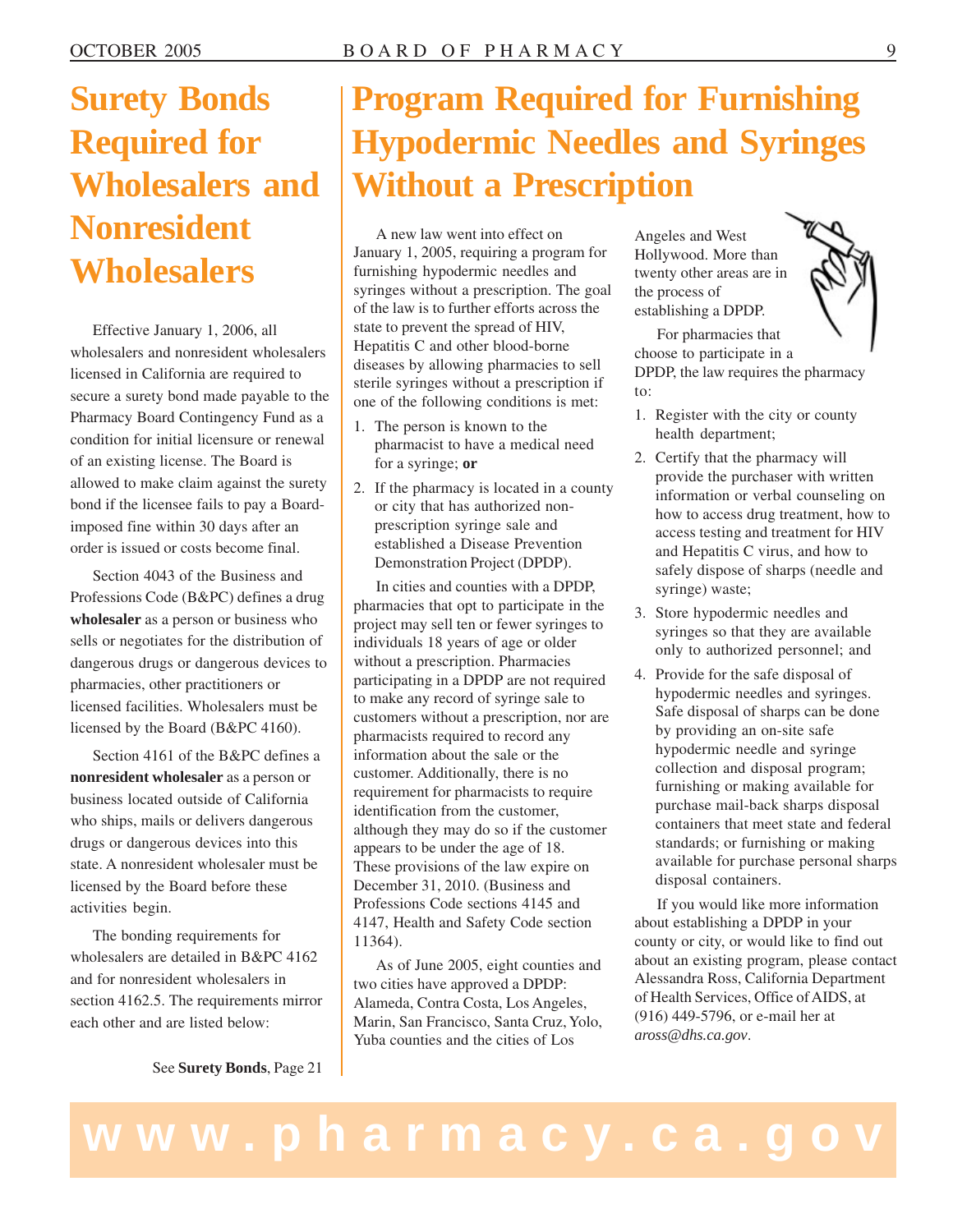

## **Answers to Pharmacy Practice Questions**

Frequently, the Board receives inquiries regarding pharmacy practice issues that are not addressed specifically in the Pharmacy Law. In responding to these inquiries, the Board is not issuing any regulation, guideline, criterion, or rule of general application outside the processes of the Administrative Procedures Act. The Board does not offer or suggest the following as binding interpretations of law or as supplements to existing law.

#### **Performance of "Pharmacist" Tasks by Intern Pharmacists**

- **Q. Can a licensed intern pharmacist perform "advanced" procedures such as: 1) emergency contraception (EC) protocols under section 4052 of the Business & Professions Code (B&PC); 2) skin puncture under B&PC 4052.1; or 3) final checks on prescriptions.**
- **A.** These questions are raised because there are concerns that certain "advanced" or "responsible" tasks are not appropriate for intern pharmacists who are not yet fully trained as pharmacists and/or are not yet established as professionals in pharmacy practice. While these concerns may be valid, the Board has heard from others that while intern pharmacists are still training, it is crucial for them to get experience in all techniques and tasks they will later perform unsupervised, and they should become accustomed to being responsible for pharmacy conduct.

The scope of an intern's performance in pharmacy practice is limited by B&PC 4114 which states, "An intern pharmacist may perform all functions of a pharmacist at the discretion of and under the supervision of a pharmacist whose license is in good standing with the board." Consequently, anything a pharmacist may do, an intern pharmacist may do, so long as the pharmacist by whom the intern is supervised agrees/permits it.

Included in the authorized functions for both pharmacists and interns are EC therapies (B&PC 4052[a][8]), skin punctures (B&PC 4052.1), and final check on prescriptions (B&PC 4051, 4115;

#### California Code of Regulations [CCR] 1793.1).

However, both the intern pharmacist and the supervising pharmacist must meet all necessary prerequisites to the performance of any particular function before that function may be properly performed by the intern pharmacist. For example, regarding the provision of EC drug therapy, prior to performing any procedure authorized by B&PC  $4052(a)(8)(B)$ , both the intern pharmacist (to ensure appropriate provision of services) *and* the supervising pharmacist (to ensure appropriate supervision thereof) must first have participated in instituting and implementing standardized procedures/protocols and have received the required training. Obviously, intern pharmacists cannot receive CE credit for the training, but they must nonetheless have participated in an approved course of training on EC therapy.

#### **Orally and Electronically Transmitted Prescriptions and Acceptance/Filling of Non-Security Prescription Form Prescriptions**

- **Q. If the Board directs pharmacists to treat Schedule III-V prescriptions that are not written on security prescription forms as "oral" prescriptions, is the pharmacist required to rewrite the prescriptions?**
- **A.** Section 11164(a) of the Health & Safety Code (H&SC) directs that Schedule II-V prescriptions must be written on security prescription forms, excepting H&SC 11159.2 exempt prescriptions and *oral*  prescriptions for Schedule III-V, *which shall be produced in hard*

*copy form*. Present law further specifies that where a controlled substance prescription is transmitted orally or electronically, the pharmacist shall, prior to filling the prescription, produce a hard copy of the prescription, signed and dated by the pharmacist(s) or other authorized person(s) filling the prescription, containing the date and time of transmission, as well as specified information on the patient, prescriber, and pharmacist (H&SC sections 11164(b)(1), 11167 and 11167.5).

Consequently, for a pharmacist faced with a written prescription (Schedule III-V) not made on a security prescription form, the alternative to refusing to dispense is to treat that prescription as if it had been orally transmitted. In doing so, however, the pharmacist must actually *transform* the writing into an oral prescription. In other words, the pharmacist *cannot rely* on the written document as assurance of the validity or accuracy of the prescription, and must contact the authorized prescriber and orally verify and record all of the information that is required by B&PC 4070 (dangerous drugs), H&SC 11164(b)(1) (Schedule III-V drugs), or H&SC 11167/11167.5 (Schedule II drugs in applicable circumstances).

- **Q. What if the pharmacist takes the oral order over the telephone and enters it directly into the computer, what is then required of the pharmacist?**
- **A.** It does not appear that this procedure would exempt the pharmacist from the requirement(s) of hard copy production, personal signature and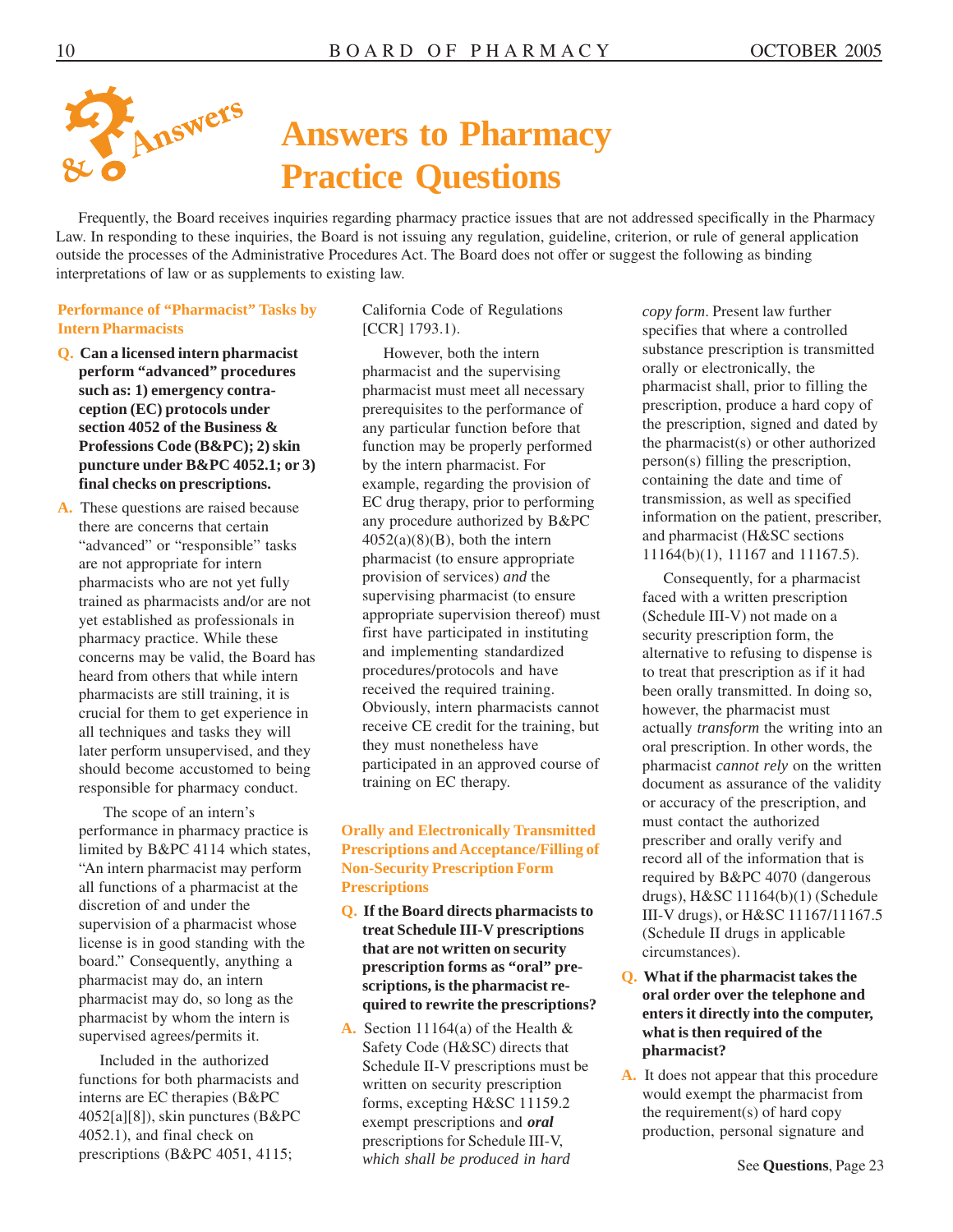

- **Q. If a naturopathic doctor furnishes or orders under standardized procedures or protocol with an MD, which drugs may he/she furnish or order?**
- **A.** Section 3640.5 of the Business and Professions Code allows NDs to furnish or order Schedule III - V drugs under a standardized procedure or protocol and supervision of an MD. It also provides that the MD and ND develop a formulary for the supervised ND. Additionally, NDs may only order or furnish Schedule III controlled substances in accordance with a *patient-specific* protocol approved by the treating or supervising physician. As they do with other prescribers, pharmacists may request a copy of the standardized procedure used by a supervised ND and relating to controlled substances.
- **Q. As a pharmacist, may I fill an ND's prescription for Armour Thyroid before a formulary has been developed under standardized procedures or protocol with an MD?**
- **A.** Yes. Confusion may exist here because section 3640.5 of the Business & Professions Code states that a naturopathic doctor may

# **Answers to Questions Relating to Naturopathic Doctors**

furnish or order prescription drugs if there is a standardized procedure or protocol developed and approved by the supervising physician and surgeon. However, section 3640.7 states, "Notwithstanding the requirements of Section 3640.5 or any other provision of this chapter, a naturopathic doctor may independently prescribe epinephrine to treat anaphylaxis and natural and synthetic hormones." Armour Thyroid is a natural hormone, so neither a formulary nor protocol with a physician is required.

#### **Q. Does the law permit NDs to independently prescribe hormones that are scheduled drugs, such as testosterone?**

**A.** Legal opinions from the Board of Pharmacy and the Bureau of Naturopathic Medicine concluded that NDs may prescribe hormones that are scheduled drugs, but they must have a DEA number and a furnishing number issued by the Bureau of Naturopathic Medicine (BNM) to do so. Such legal opinions are expressions of the views of the Department of Consumer Affairs Legal Affairs Division. While they may be

entitled to some weight, the opinions are not binding in any court.

- **Q. What certification is provided to an ND from the Bureau of Naturopathic Medicine that demonstrates their competence to prescribe?**
- **A.** The BNM provides a furnishing number to licensees who meet the requirements to furnish or order drugs. The furnishing number is preceded by the letters "NDF" (e.g., NDF-704).

#### **Q. If a pharmacist has questions about filling a prescription from an ND, where can he/she obtain help and information?**

**A.** The regulations dealing with the prescribing authority of NDs can be found in the Business and Professions Code sections 3640- 3645. To review these provisions, you may access the Bureau of Naturopathic Medicine's Web site, *<www.naturopathic@ca.gov>*, and click on Laws/Regulations. Any questions should be directed to the Bureau of Naturopathic Medicine at 916-445-8692.



### **Can Retired Physicians Prescribe?**

The January 2005 issue of *The Script* included an article advising that physicians with retired status licenses cannot practice medicine or write prescriptions. However, the article failed to note that a retired physician who holds a **"Voluntary Service"** license and provides *voluntary, unpaid service* is still permitted to practice medicine and write prescriptions.

Pharmacists with questions about the license status of a physician should contact the Medical Board of California at (916) 263-2382 or visit *<www.medbd.ca.gov>*.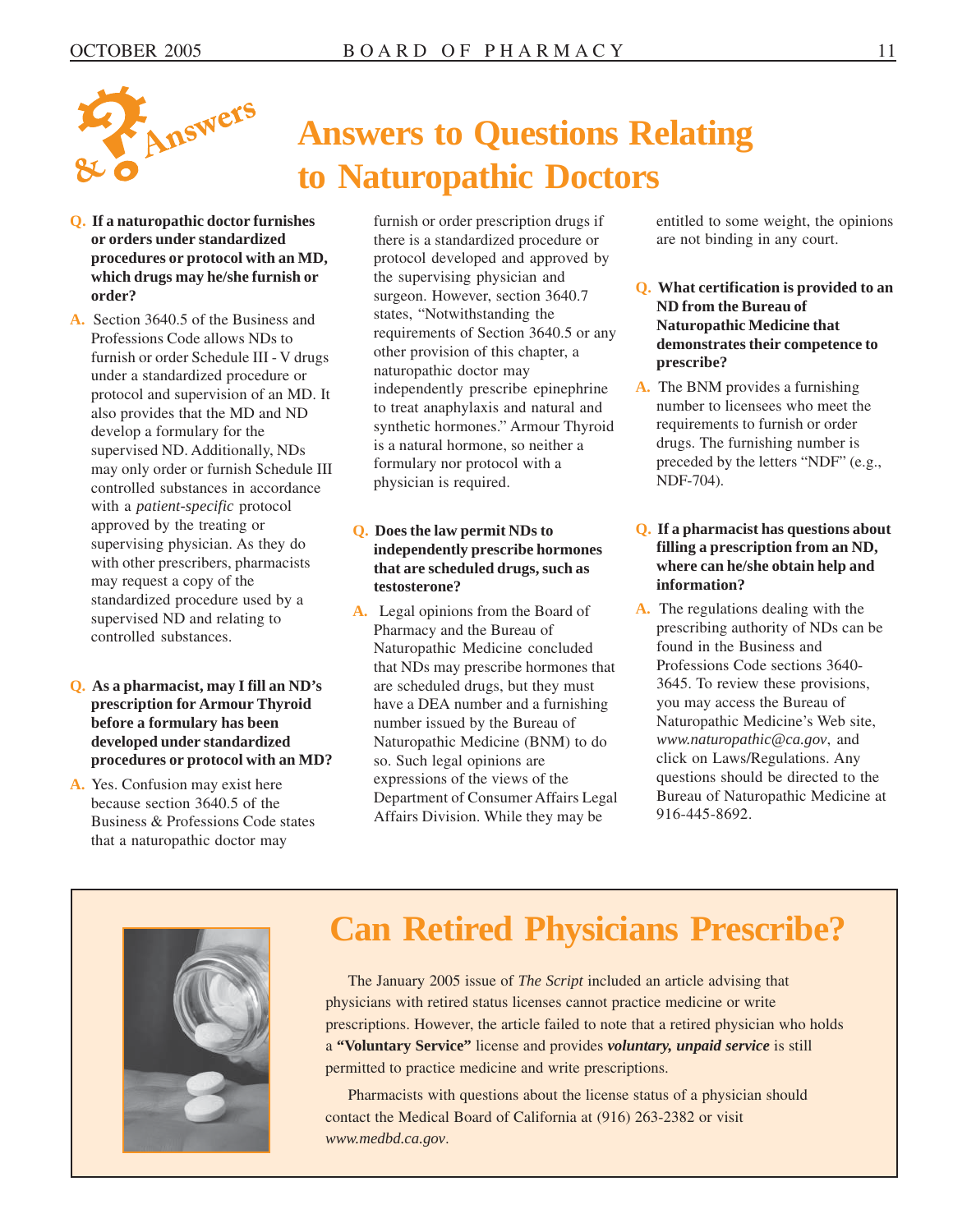### **Changes in the Board of Pharmacy**

The Board welcomes new Public Member Marian Balay to the Board of Pharmacy. It also extends its best wishes and appreciation to departing Public Member James E. Acevedo and Pharmacist Member John E. Tilley.

#### **New Member**

On March 31, 2005, Governor Arnold Schwarzenegger appointed Marian Balay of Fullerton to the Board of Pharmacy as a public member. Ms. Balay's background is centered in the law profession, and since 1991, she has worked as a paralegal for American Suzuki Motor Corporation, focusing on product liability litigation. Prior to that time, Ms. Balay worked at Baker & Botts, a Texas law firm.

#### **Departing Members**

In February of this year, Public Member James E. Acevedo submitted his letter of resignation from the Board to Governor Schwarzenegger, citing family commitments and a work schedule that no longer permitted him to continue as a board member. However, Mr. Acevedo assured the Governor that it had been a difficult decision to make because his association and participation with the Board had been very rewarding.

Pharmacist Board Member John E. Tilley's appointment to the Board expired in June 2004, and he continued to serve on the Board until July 1, 2005, completing a year of grace. He served on the Licensing Committee and chaired the Organization and Development Committee. Under Mr. Tilley's leadership, the Board created the 50-year pharmacist recognition program. A member since June 2001, Mr. Tilley's many contributions to the Board were valuable, and he will be missed.

#### **Reappointments**

Andrea Zinder, a public member since May 1999, was reappointed to the Board by Speaker of the Assembly Fabian Nuñez. Ms. Zinder's term will expire June 1, 2008.

Pharmacist Member Stanley W. Goldenberg, R.Ph., was reappointed to the Board for a second term by Governor Arnold Schwarzenegger. Mr. Goldenberg's term will expire June 1, 2008.

#### **New Officers**

At the April 2005 Board meeting, Mr. Goldenberg was elected to a second term as Board president. Public Member William Powers was elected vice president. At the July 2005 Board meeting, Pharmacist Member Kenneth Schell was elected treasurer.

### **Changes to Prescription Medication Container Labels**

dispensed medication, including its no physical description exists in nurse practitioner, physician color, shape and any identification code any commercially available assistant or pharmacist who i that appears on the tablets or capsules. database; within his or her scope of practice.<br>For example, a prescription label for  $\bullet$  New drugs for the first 120 days This requirement appears in the For example, a prescription label for **New drugs for the first 120 days** This requirement appears in the Ibuprofen Tab 400mg might include the that the drug is on the market and Business and Professions Code section for t notation, "*I his medicine is a white*,  $100 \text{ days}$  for the 90 days during which the 4076(a)(11)(A). *oval-shaped, film-coated tablet national reference file has no description on file: and description on file: and* 

On January 1, A label for Pravachol might include, • When a pharmacist dispenses a

- 
- physical description of the Dispensed medications for which licensed certified nurse-midwife,
	- description on file; and
- 2006, a new "*Square yellow tablet, Side 1: P, Side* prescription drug for use in a facility element must be *2: PRAVACHOL #20*." licensed pursuant to section 1250 of added to labels on The following are exceptions to<br>
the Health and Safety Code (e.g.,<br>
this labeling requirement:<br>
dispensed from the Prescription dispensed by a<br>
This requirement is the veterinarian;<br>
This requirement is any commercially available assistant or pharmacist who is acting<br>database: within his or her scope of practice.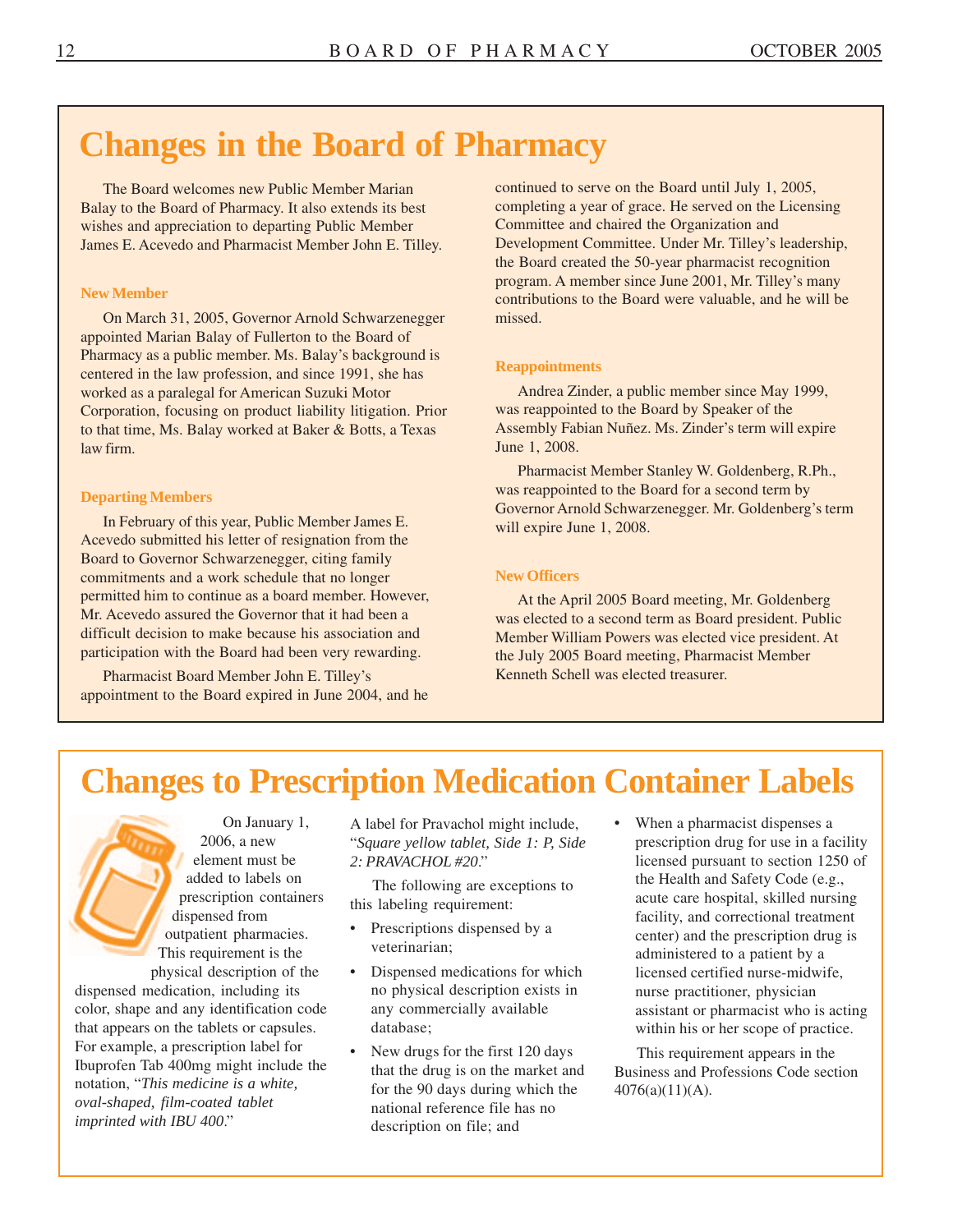## **Preprinted Prescriber Prescription Requirements and Exceptions**

#### **Preprinted Prescriber Prescription Requirements**

On January 1, 2005, California implemented new security requirements for controlled substance prescription forms. The new security prescription forms must contain all required security features and be printed by a Boardapproved security printer. The forms also must contain the prescriber's preprinted information, specifically:

- Name,
- License category (e.g., MD, DDS) and license number,
- Federal controlled substance registration number, and
- Address and phone number are required, and the Board recommends that this information also be preprinted. However, locum tenens physicians or physicians that substitute at various facilities may stamp or handwrite this information on the form at the time the prescription is written.

In a medical group or clinic having one or more physician, multiple prescribers or multiple addresses with check boxes are allowed on the controlled substance prescription forms. (*See Health and Safety Code [H&SC] section 11162.1[a][9] and 11164*.) However, a new physician (whose name is not yet included on the prescription form) to the group office is not allowed to write or stamp his/her name on the preprinted prescription form. New prescription forms that include the new preprinted name must be ordered, or the new physician would have to order his/ her own preprinted prescription forms.



#### **Preprinted Forms for Licensed Health Care Facilities**

There are different requirements for the security prescription forms used by licensed health care facilities. A "licensed health care facility" is a facility licensed pursuant to H&SC, commencing with section 1250 (e.g., an inpatient acute care hospital, acute psychiatric hospital, skilled nursing facility, or intermediate care facility). Licensed health care facilities using the institution style forms must have a "**designated prescriber**" who orders forms, receives delivery, distributes the forms to authorized prescribers within the facility, and records the authorized prescriber's name, federal controlled substance registration number, license number, and quantity of forms issued to each prescriber.

The institution prescription forms must be ordered from an approved printer and contain all of the required security features. Preprinted information must include:

- Facility's name and address,
- Department of Health Services license number, and
- Designated prescriber's name and address, licensure category and number, and federal controlled substance registration number.

A blank area is provided for the actual prescriber within the facility to write or stamp the:

- Prescriber's name,
- Licensure category and license number, and
- Federal controlled substance registration number.

The facility must maintain the records for three years. Institution style forms may be filled at any pharmacy.

It is important to note that a prescription written on an institutional style form is not valid without the actual prescriber information filled in on the form. (*See H&SC 11162.1[c]*.)



#### **Exceptions: Computer-Generated Prescriptions Using Institution Style Controlled Substance Prescription Forms**

There are other specific provisions unique to prescriptions written in licensed health care facilities. Licensed health care facilities that computergenerate the prescription portion on the institution style forms to print on a shared laser or dot matrix printer are provided the following exceptions: (*See newly added H&SC 11162.1[c][4][B]*.)

- Computer-generated institution style forms do not require the quantity check-off boxes that are required on all other security prescription forms;
- The facility's designated prescriber is not required to maintain a record of the prescribers to whom the institution style computer-generated prescription forms are distributed within the facility; and
- The computer software can generate the actual prescriber's name, licensure category, federal controlled substance registration number, and state license number on the form, as well as the date the prescription is written, to print on the laser or dot matrix institution form.

**Note**: These exceptions for institution forms do not apply to laser or dot matrix style controlled substance prescription forms used by a single prescriber, group practice or any outpatient setting.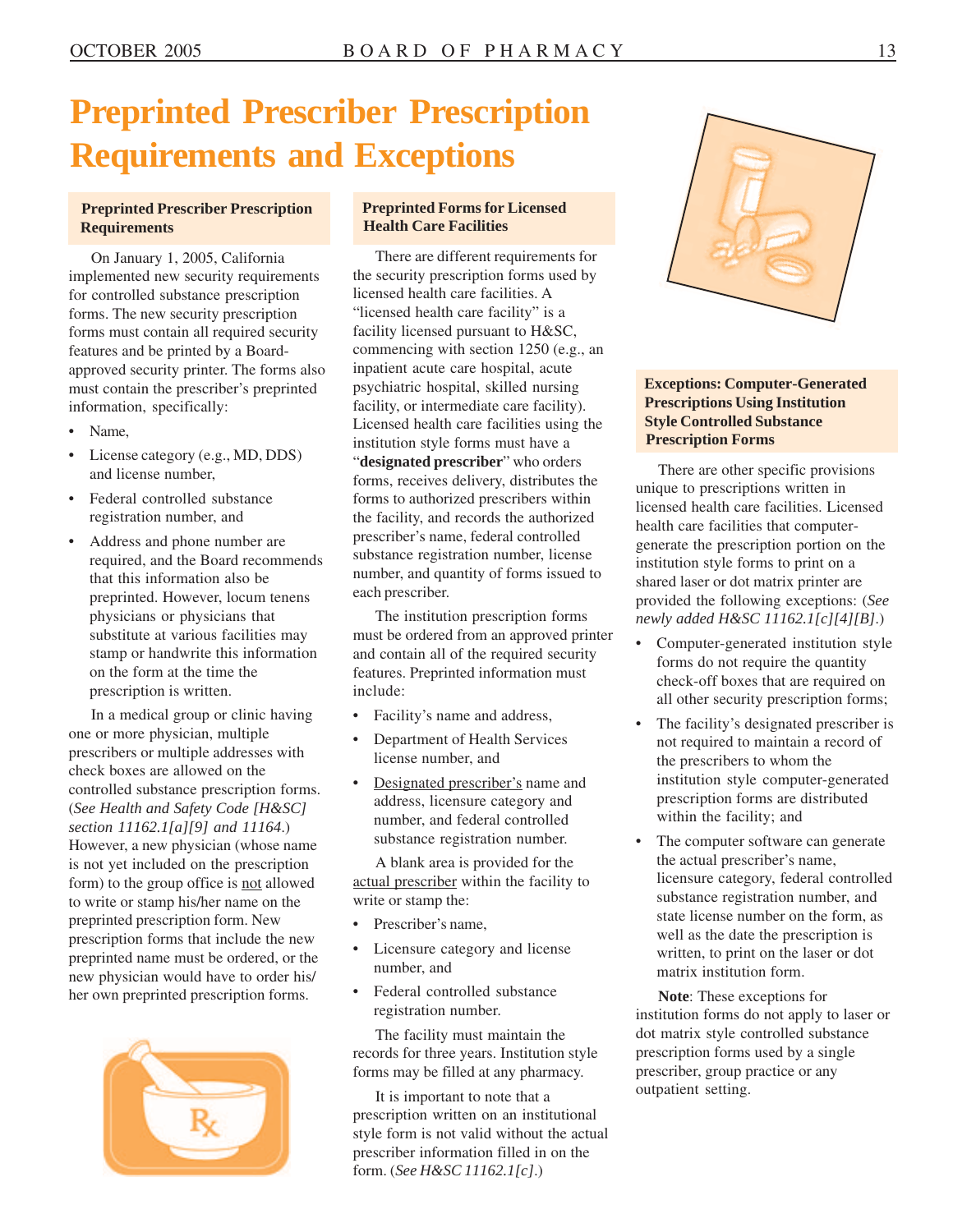

## **Free Hotline for Reporting Illegal Prescription Sales and Suspicious Internet Pharmacies**

### **1-877-RxAbuse**

In December 2004, the United States Drug Enforce- increased 153% (from 42,857 to 108,320). Preliminary ment Administration (DEA) launched a toll-free data from the Attitude Tracking Study of the Partnership now have an anonymous, safe and free way to report **abusing powerful painkillers**.<br>
suspected illegal pharmaceutical distribution anytime of While all illegal pharmaceutical

substances such as painkillers and performance enhancing overdose of pharmaceuticals obtained over the Internet. steroids—has become an increasingly widespread problem Illegal prescription sales and rogue pharmacies operating in the United States, leading to dangerous addiction and on the Internet can be reported online at *<www.dea.gov>* by sometimes fatalities. The 2003 National Survey on Drug clicking on a link and completing the electronic form. Abuse and Health reports 6.3 million persons currently use The information collected through the hotline and<br>prescription medications non-medically. Another alarming<br>statistic, provided by the Drug Abuse Warning Network, i

international hotline (1-877-RxAbuse) for reporting the for a Drug-Free America suggests that **many adolescents** illegal sale and abuse of pharmaceutical drugs. People in **do not even consider pharmaceutical drug abuse risky,**  the United States and Mexico—with one simple call— **and one out of every 10 high school seniors now reports** 

suspected illegal pharmaceutical distribution anytime of While all illegal pharmaceutical sales should be the day, 365 days per year. The day, 365 days per year. Abuse of certain prescription drugs controlled from families whose loved ones have suffered or died of an



## **Environment for Compounding Sterile Injectable Products**

In the January 2005 issue of *The Script*, a new statute (Business and Professions Code section 4127.7) concerning the compounding of sterile injectables was included under "Changes in Pharmacy Law for 2005" on page 8. However, several words were omitted from the synopsis of the statute, which may cause confusion.

For clarification, please see the statute's exact language below:

*"On and after July 1, 2005, a pharmacy shall compound sterile injectable products from one or more nonsterile ingredients in one of the following environments:* 

- *(a) An ISO class 5 laminar airflow hood within an ISO class 7 cleanroom with a positive air pressure differential relative to adjacent areas;*
- *(b) An ISO class 5 cleanroom;*
- *(c) A barrier isolator that provides an ISO class 5 environment for compounding."*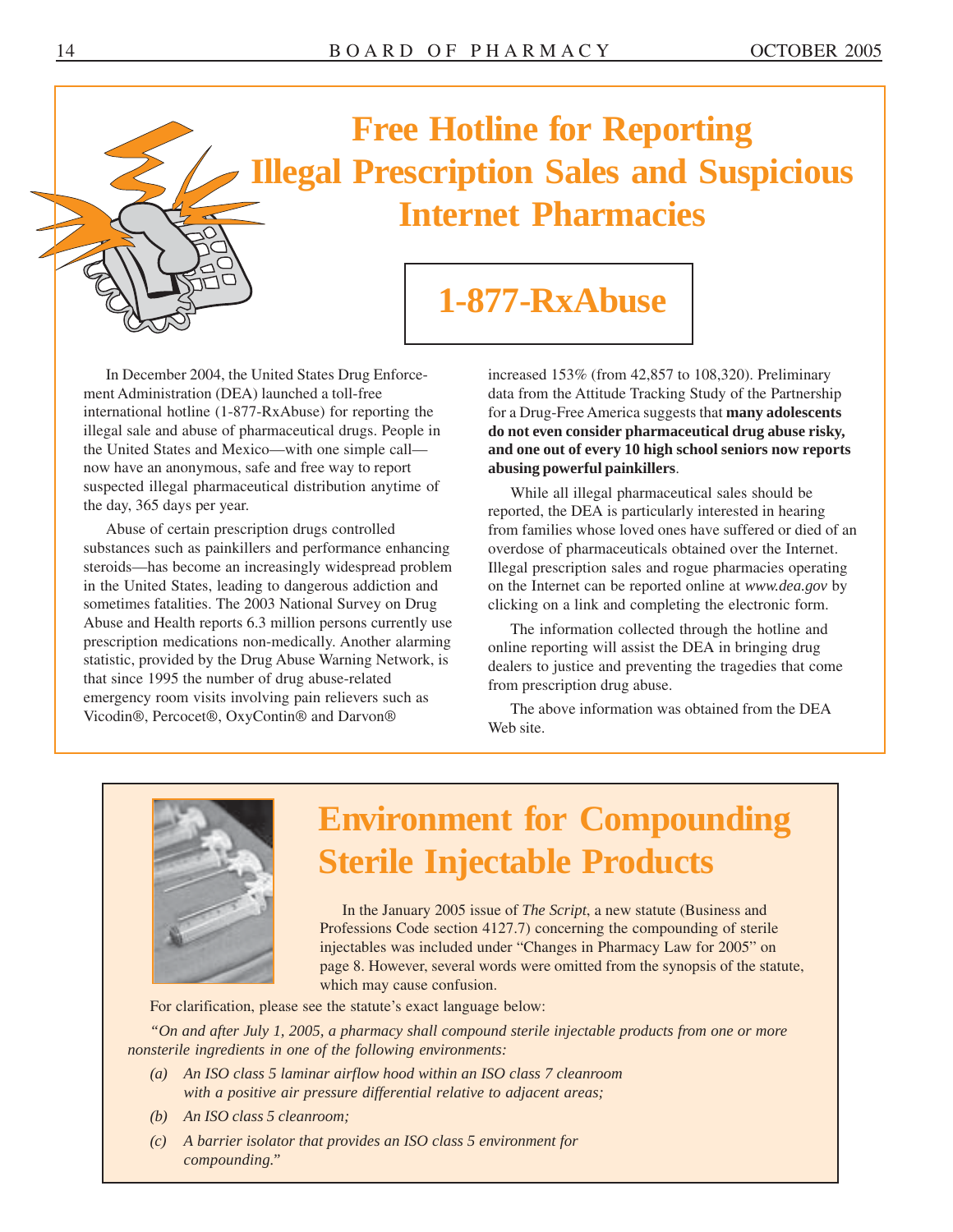## **Update on Mid-Level Practitioner Registration for Pharmacists**

Effective January 1, 2005, a licensed health care facility pharmacist who is authorized to write or issue prescriptions for a Schedule II-V controlled substance, pursuant to a protocol with a physician, must



now apply for personal registration as a new Mid-Level Practitioner (MLP) with the Drug Enforcement Administration (DEA). If the protocol does not include controlled substance therapy, the pharmacist is not required to obtain DEA registration.

You may apply online [\(www.deadiversion.usdoj.gov](www.deadiversion.usdoj.gov)) for DEA registration as a new MLP (DEA Form 224). The DEA strongly advises that to expedite your application and prevent delay, you must include on the application the business name with which you are associated and any suite, room number, floor, etc. (for example, "Kaiser Permanente, Inpatient Pharmacy, 123 Elm St. R, 456". Also, be sure to check off "MLP"—not "Pharmacy"—on the application.

| <b>Answers to Questions about Pharmacists</b> |
|-----------------------------------------------|
|                                               |
|                                               |
|                                               |

### **Answers to Questions about Pharmacists Prescribing Controlled Substances**

#### **Q. Do pharmacists who are prescribing need a different type of prescription form?**

- **A.** No. Pharmacists will use the same prescription form as other prescribers and MLPs. The prescriptions must comply with Business and Professions Code section 4040 (prescription content requirements) and Health and Safety Code section 11162.1 (controlled substances prescription forms requirements).
- **Q. I am a pharmacist with a DEA-issued license and will be prescribing under protocol with more than one physician. Do all of the physicians' names have to be preprinted on my prescription forms?**
- **A.** No. There is no requirement for the supervising physician's name to be preprinted or written on the prescription form.

#### **Q. How can the dispensing pharmacist recognize that the prescriber on a prescription is a MLP?**

**A.** Mid-Level Practitioner DEA registration numbers begin with the letter **M**, followed by the first letter of the registrant's last name and seven numbers (e.g., John Smith, MS1234567).

### **Revisiting the Necessity for Pharmacist to Check Automated/ Robotic Dispensing**

The January 2005 issue of *The Script* included an article about whether a pharmacist is required to check every medication dispensed by an automated dispensing system (a robotic apparatus into which medications are deposited and that uses bar code technology to automate the storage, dispensing, returning and restocking of medications). Readers were informed that there is neither a law requiring a pharmacist to check each dose dispensed by the system to assure the right medication is dispensed to the right patient, nor a law absolving the pharmacist from checking. However, the following questions on this subject have been asked:

#### **Q. If an inpatient pharmacy elects to do random quality checking of robot-dispensed doses, are they in compliance with current Board of Pharmacy regulations?**

- **A.** As stated, there is no statute or regulation requiring a pharmacist to check doses dispensed by an automated drug delivery system.
- **Q. Will Board of Pharmacy inspectors require pharmacists to check 100 percent of the medications dispensed by an automated dispensing system?**
- **A.** The law does not require the pharmacist to check any of the medications dispensed by an automated dispensing system; however, **the pharmacist is responsible for any errors that occur**—**the same way the pharmacist is responsible for any erroneous prescription dispensed from any type delivery system, personal or automated.** The law is violated only when a prescription is dispensed erroneously.

The bottom line here is that it is the responsibility of the dispensing pharmacist and pharmacy to ensure 100 percent accuracy of the dispensing. Licensees electing to save costs or time by reducing their level of error checking do so at their own risk.

If the Board chooses to enforce a particular process for checking or not checking automated dispensing, new statutes or regulations would be required.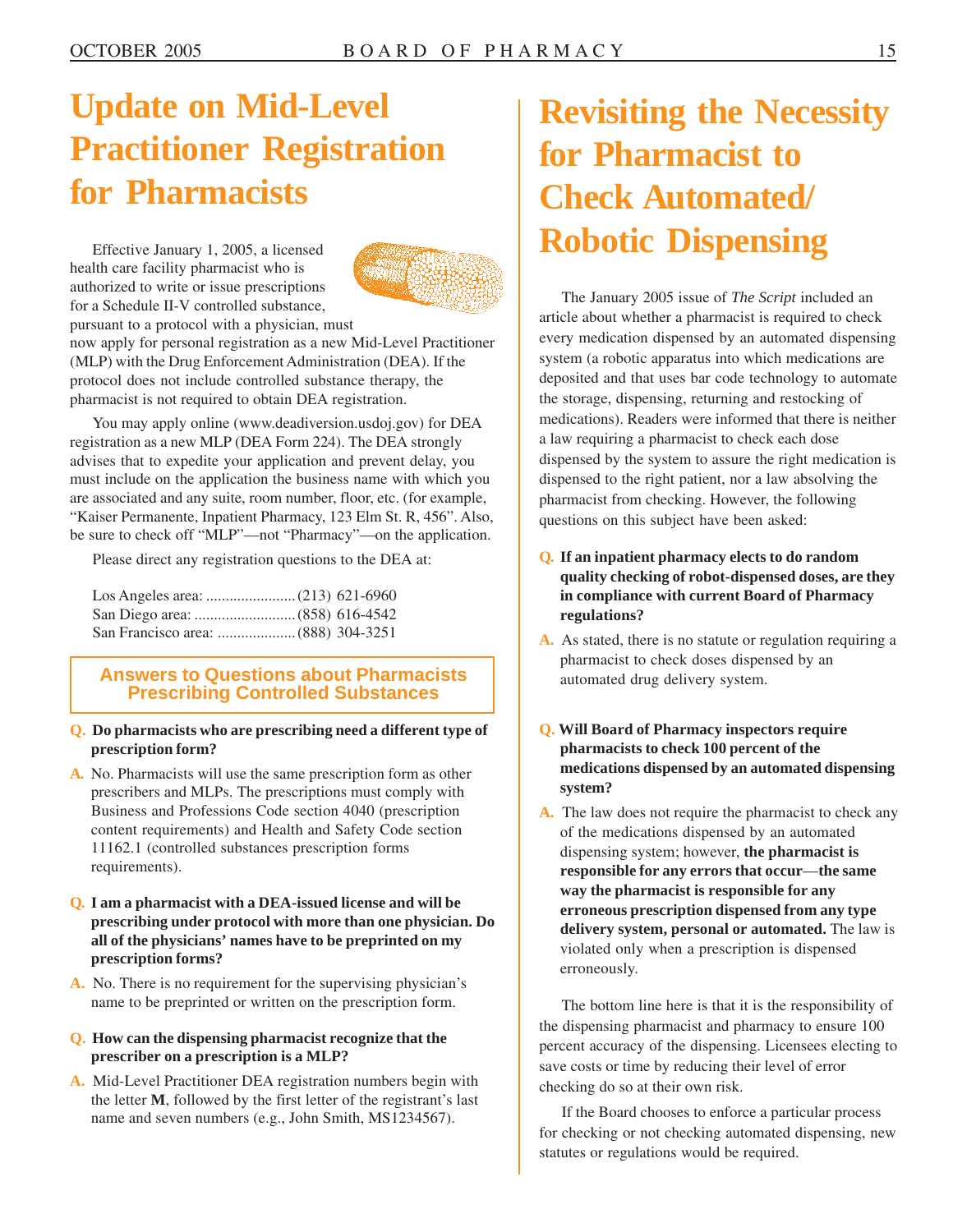## **Requests for Pharmacy Records by Medical Board Investigators**

The Board has become aware that occasionally pharmacists have declined to release prescription records when requested by a Medical Board of California investigator engaged in an official investigation. The pharmacists cite their belief that such records cannot be released without an investigative subpoena, for to do so would result in a citation for violation of pharmacy law—which is not true.

Medical Board investigators are authorized officers of the law (Business and Professions Code [B&PC] section 160), as are Board of Pharmacy inspectors (B&PC 4008), and when engaged in an official investigation are authorized to request and receive prescription records from a pharmacy without a subpoena.

If the pharmacist releases the documents, the investigator must provide the pharmacist with a receipt identifying the records specifically and to whom they were released (Health and Safety Code section 11195). The receipt would provide any subsequent inspection with information of the records' whereabouts. However, failure to comply with an investigator's request is a misdemeanor (B&PC 4033).

Questions relating to the release of pharmacy records should be referred to your pharmacy's legal counsel.

## **Time Limits Change on Partially Filled Schedule II Prescriptions**

Occasionally, pharmacists have questions regarding the different time limits imposed for the complete dispensing of a partially filled Schedule II prescription. Time limits for partially filling Schedule II prescriptions are:



#### **1. For inpatients of a skilled nursing facility or terminally ill patients**

Schedule II prescriptions may be partially filled *if the prescription is for an inpatient of a skilled nursing facility or for a "terminally ill" patient*. Effective October 7, 2005, section 1745 of the California Code of Regulations will require that a Schedule II prescription must be presented and at least partially filled within **60 days** (previously 14 days) following the date of issue, and no portion of the prescription can be dispensed more than **60 days** (previously 30 days) from the prescription issuance date. No matter how many times the prescription is partially filled, the total amount dispensed must not exceed the amount written on the prescription.

#### **2. Inadequate pharmacy stock**

If the pharmacist is unable to supply the full quantity called for in a written or emergency oral Schedule II prescription and partially fills the prescription, there is no change in the time limit allowed for dispensing the remaining amount. The remaining portion of the prescription may be filled within 72 hours of the first partial filling. However, if the remaining portion is not or cannot be filled within the 72-hour period, the pharmacist must notify the prescriber, and no further quantity may be supplied beyond the 72 hours without a new prescription. Again, the total quantity of Schedule II controlled substances dispensed in all partial fillings must not exceed the total quantity prescribed. (*See Code of Federal Regulations section 1306.13*.)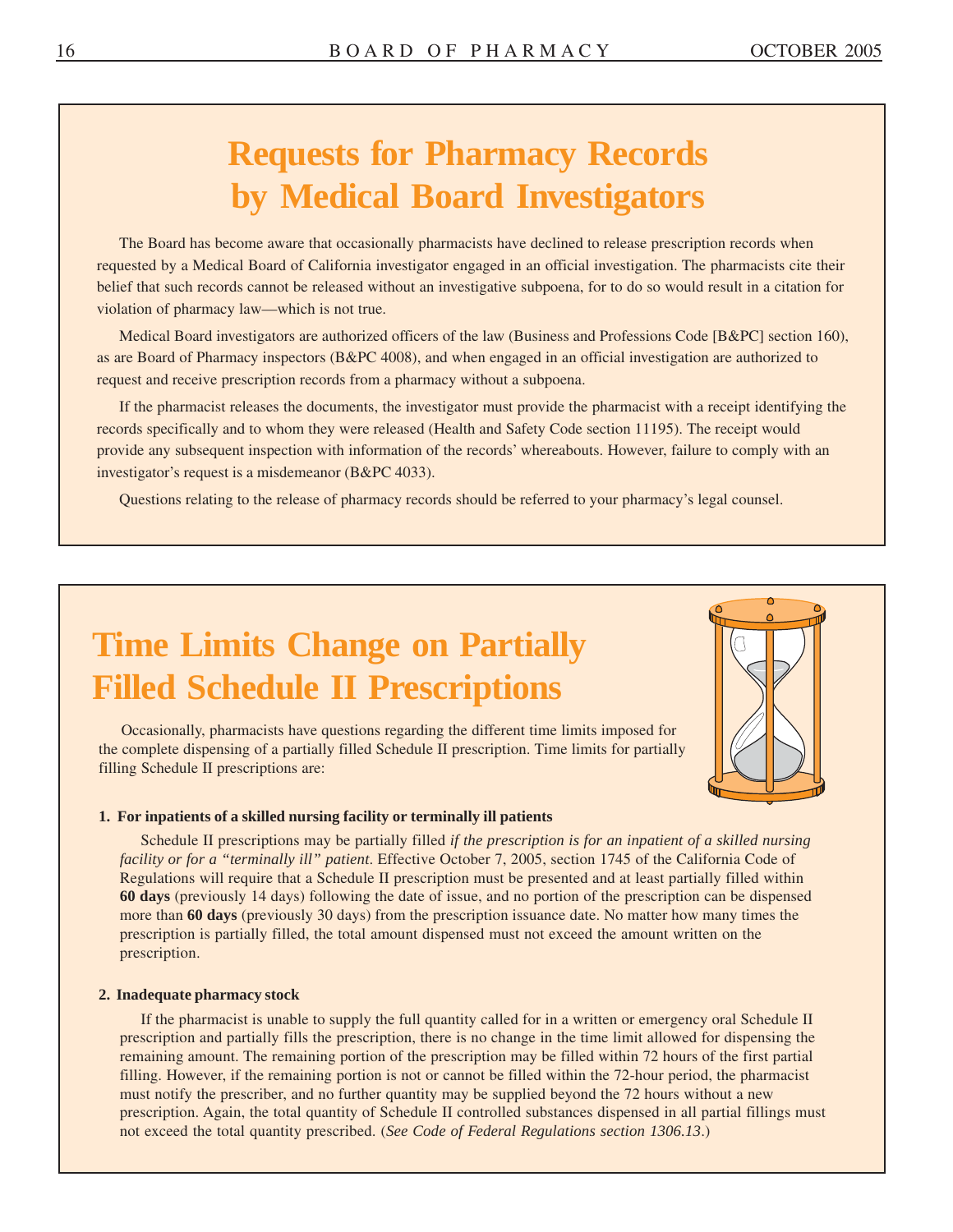### **Board Honors**

Continued from Page 1

The Board of Pharmacy recognizes these individuals and gratefully acknowledges their years of contribution to the pharmacy profession. These pharmacists may take great pride in being part of such an ancient and honorable profession for so long.

The following list includes the names of all pharmacists still on active status who received their license on or before July 15, 1955.

Adler, Harold I Laguna Woods, CA Aikenhead, John J Paso Robles, CA Alexander, Donald M Rolling Hills Estates, CA Alexander, Joseph S Los Angeles, CA Alford, Jack M Lomita, CA Allphin, Dorothy M Phoenix, AZ Altmiller, William A Bakersfield, CA Anderson, Walter C Sacramento, CA Applebaum, Jack Burbank, CA Arnesen, Trygve T Gonzales, CA Asche, Robert F Fresno, CA Avera, Jr, B W Long Beach, CA Ayres, George W Arcata, CA Bailey, John T Camarillo, CA Balazs, Karl Richard Temecula, CA Ball, Dudley J Los Angeles, CA Barberian, Richard G Burlingame, CA Bardovi, Milton Northridge, CA Barekman, James C Sonoma, CA Barrack, Sr, Alfred Thomas La Mesa, CA Barsamian, Antranik Patterson, CA Barton, Jr, James W Bakersfield, CA Beckerman, Joseph H Camarillo, CA Beebe, John W Aptos, CA Belasco, Melvin Encino, CA Bennett, George T Carson City, NV Berger, Edward B Bell Canyon, CA Berris, Benjamin Rancho Palos Verdes, CA Bertolozzi, Rudolph C S San Francisco, CA Beyeler, Seth F Bakersfield, CA Bigler, Donald L Apple Valley, CA Bilz, Jack B El Cajon, CA Bitondo, Dorothy D Lakeside, CA Black, Kenneth E Mendocino, CA Block, Robert J Sherman Oaks, CA Bloomer, Helen E Paradise, CA

Ackerman, Morris H No Hollywood, CA

Bogard, Col, Dorr E Placerville, CA Bohrer, Ivan L<br>
Las Vegas, NV Bottemiller, Freddie L<br>Bayside, CA Botts, Madison R Camarillo, CA Bowen, Luther R Crange, CA Boyajian, Harry M La Jolla, CA Braun, Jr, CArl H Grover Beach, CA Brazill, Joseph W Forestville, CA Brehany, Jr, James J Costa Mesa, CA Bridgeforth, Neodros V Los Angeles, CA Broidy, Earl Jay Tarzana, CA Bronfeld, Martin O Rancho Mirage, CA Brooner, Charles A Shell Beach, CA Broude, Leonard Sherman Oaks, CA Brown, Harry R Avalon, CA Brown, Robert A Cambria, CA Bunter, Martha L Santa Cruz, CA Callagy, Michael A Sonoma, CA Cannon, Jr, Roy B San Diego, CA Caramelli, Samuel V Los Osos, CA Carmichael, Robert E San Diego, CA Caro, Jr, Ralph Los Gatos, CA Carusa, Stephen A Campbell, CA Cerullo, Joseph Pat Rocklin, CA Chacon, Andrew Bakersfield, CA Chen, Anna May Berkeley, CA Chersky, Joseph Beverly Hills, CA Chew, Leland R Oakland, CA Choisser, Donald Cuthbert San Antonio, TX Clark, James G Palm Springs, CA Clevinger, Nathan T Chandler, AZ Clifford, Benton W Oxnard, CA Coar, Richard O Kingston, WA Cohen, Sol Los Angeles, CA Cole, Jack Robert Tucson, AZ Cole, Ronald C Bakersfield, CA Collins, Robert J Alhambra, CA Coppi, Milton W Gustine, CA Corn, Charles Los Angeles, CA Cornwell, James K La Canada, CA Corrales, Manuel Ventura, CA Cortese, Frank V Albany, CA Cramer, Robert Hewitt La Jolla, CA Cunningham, Eugene F Fallbrook, CA Curtis, Jr, Herman C National City, CA Davis, Arthur **CA** Oakland, CA Davis, Darrell B Kent, WA Davis, George E Apache, OK Debenedetti, Donald J Vallejo, CA Demetro, Alexander F San Jose, CA Desmond, John F Reno, NV Dessel, Jr. Frank W Seal Beach, CA



Deveraux, Wayne Leon Red Bluff, CA Di Domenico, Raymond Colfax, CA Dion, Robert E Arcadia, CA Odlese, Jr, Joseph W Santa Barbara, CA Donovan, Daniel P Novato, CA Doria, John J Escondido, CA Dowdy, Jr, Haydon F Long Beach, CA Downes, Yale J Moraga, CA Drake, Jr, Jesse N Los Angeles, CA Dreike, Ralph A Mountain View, CA Duarte, Roy Anthony Fremont, CA Dunn, Derald W Turlock, CA Edwards, Leland Bert Hemet, CA Egan, Joan Marie San Jose, CA Epstein, Seymore L<br>
Pasadena, CA Fadich, Burton John San Pedro, CA Faucher, Louis Henry Imperial Beach, CA Faulkner, John Gilmer Corona, CA Fernandez, Albert A Sunnyvale, CA Findley, John M San Diego, CA Fink, Charles W Auburn, CA Fischer, Walter C Santa Ana, CA Flanigan, Elmer C Bakersfield, CA Fong, Arthur C San Francisco, CA Fong, Lois L<br>Walnut, CA Fong, Tong Ruby Berkeley, CA Fox, Logan Lewis Auberry, CA Franklin, Richard A Los Angeles, CA Franscioni, John Virgil Soledad, CA Franusich, Paul N Elk Grove, CA Freeman, Burton Mill Valley, CA Freilich, Stanley Woodland Hills, CA Frey, Jr, Arthur W La Habra, CA Fujii, Kiyo Los Angeles, CA Fujikawa, Hiroshi Lodi, CA Fuller, Wayland C San Francisco, CA Fung, David Fresno, CA Fung, Herbert Jung Fresno, CA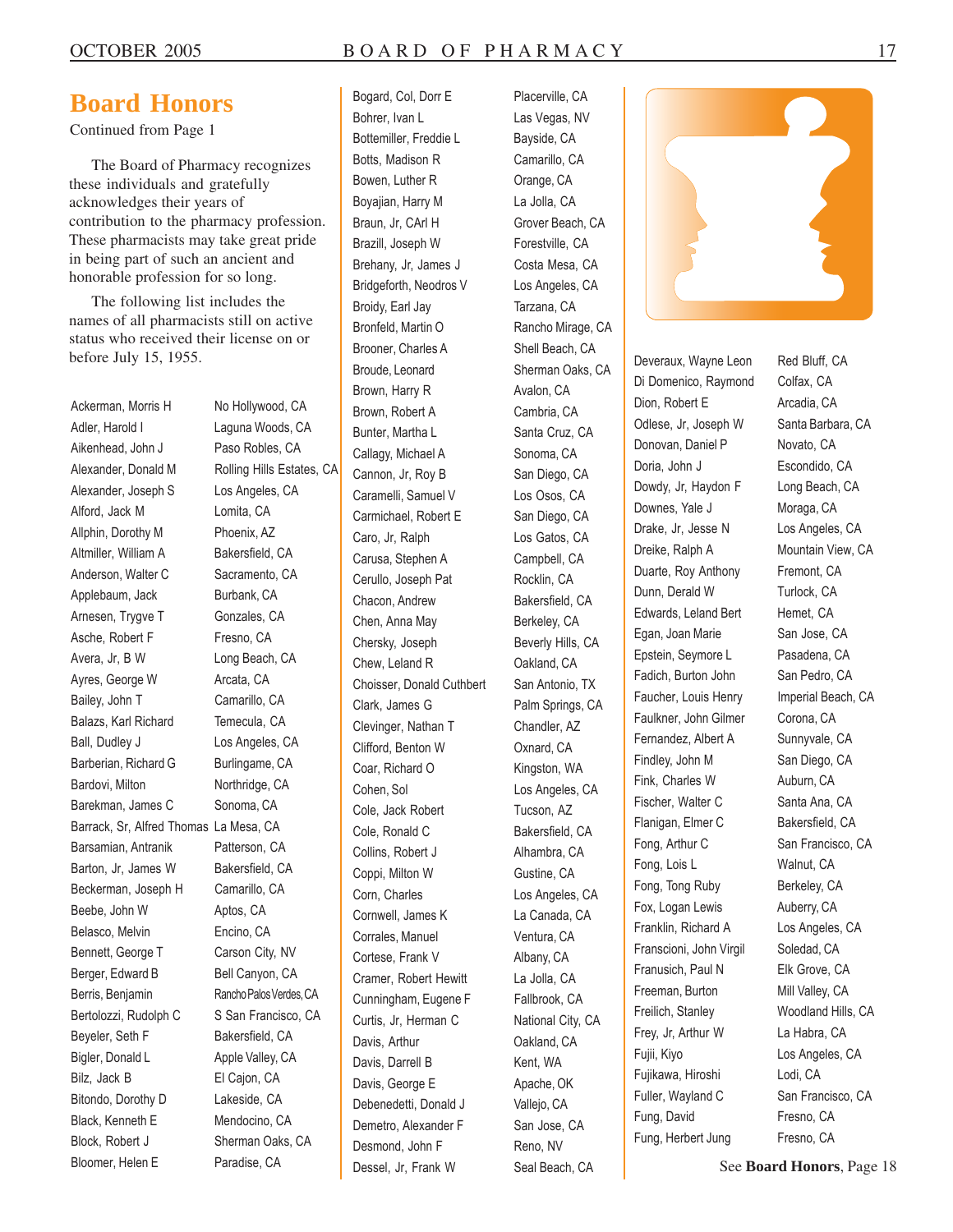Hoffman, Joe M

### **Board Honors**

Continued from Page 17

Furukawa, CAlvin A Carlsbad, CA Gale, Murray J Ladera Ranch, CA Galli, Robert R Lafayette, CA Galloway, Jr, Albert J La Mesa, CA Gantt, Robert A Los Angeles, CA Garfield, Marvin Calabasas, CA Garich, Lee Frank Escondido, CA Gee, Benjamin M Los Angeles, CA Gee, Hing **Alameda, CA** Genis, George C Fairfax, CA Gennai, Vivian J F San Francisco, CA Gibson, Robert D Petaluma, CA Giddings, Jr, Paul Las Vegas, NV Gile, Ralph L Fairfield, CA Gill, De Voe Charles San Diego, CA Gills, Floyd M Long Beach, CA Ginsburg, Myron S Sonoita, AZ Golish, George T Castro Valley, CA Gong, Yin Mina Sunnyvale, CA Gordon, Seymour S Las Vegas, NV Gostanian, Ben Fresno, CA Green, Albert Los Angeles, CA Green, Arthur W Bakersfield, CA Green, Walter T Middletown, CA Greenberg, Roland M North Hills, CA Greenberg, Stanley B Los Angeles, CA Greenstein, Marvin Beverly Hills, CA Greer, Mary C Thousand Oaks, CA Greer, Milton L<br>
Moreno Valley, CA Gregory, Norris Los Altos, CA Grow, Robert E Tustin, CA Guerra, Reynoldo Corcoran, CA Gutierrez, Eliseo Covina, CA Haley, Don J Los Alamitos, CA Hall, Richard A Crystal Lake, IL Hanke, Karl A Woodland, CA Harder, George L Sacramento, CA Harris, Kenneth H Kentfield, CA Hartley, Daniel B Palm Desert, CA Hausman, Russill C Sacramento, CA Henderson, Stuart B Arcadia, CA Henesian, Jack G Sunnyvale, CA Hepps, Richard N Los Angeles, CA Heryford, James E Marysville, CA Hicks, Jr, Frank E Weaverville, CA Hirsch, James M Sherman Oaks, CA Hirsch, Warren W San Francisco, CA

Funk, Jerry Harry Warner Springs, CA

Homler, Joseph R Hoppe, James M Hori, Meito Horwitz, Daniel Howey, Mary N Hunter, Richard E Ichiuji, Harry Ignoffo, Salvador A Ikemiya, Toshiko Iknoian, Richard Imsland, Albert H Ishibashi, Yasuko Israel, Benjamin Samuel Ito, Ikuko Ivans, Nicholas J Iwata, Toshiko Jacob, Daniel J Jeha, Robert G Jelden, Lowell W Jensen, Lenard A Johnson, Donald H Johnson, Harry B Josephs, Arthur B Jue, Wellman Kaempf, Edward J Kamada, James K Kanai, Masao Kandarian, Albert A Keneley, Jr, Frank T Kenny, Jr, John R Ketscher, Fred E Kiefer, Richard Kikawa, Yoshiteru G King, Clara Eng King, James L Kirkpatrick, David V Klonoff, Fae Kobayashi, Akira Koch, Elmer G Korobkin, Sydney B Korr, Irving Kotler, Willard B Kovacs, Sanford H Krainert, Jr, John Krause, Jean R Krichman, Myron David Kuluris, Bill E Kunde, James F Kurihara, Rokuro Kurilich, Jr, John Kyffin, Theodore E

Oxnard, CA Los Angeles, CA Ontario, CA Fullerton, CA Fountain Valley, CA Los Angeles, CA Arcadia, CA Los Gatos, CA Millbrae, CA Reedley, CA Fresno, CA Sacramento, CA Culver City, CA Los Angeles, CA Los Angeles, CA Avenal, CA Albany, CA Tucson, AZ Walnut Creek, CA Glendora, CA Yuba City, CA Walnut Creek, CA Watsonville, CA Los Angeles, CA Hanford, CA Portland, OR Manhattan Beach, CA San Pedro, CA Fowler, CA Laguna Beach, CA Annapolis, MD Reedley, CA Temecula, CA Monterey Park, CA Monterey Park, CA Fresno, CA Tucson, AZ Los Altos, CA Camarillo, CA Fresno, CA Los Angeles, CA Oakland, CA Las Vegas, NV Woodland Hills, CA Benicia, CA Palm Springs, CA Mission Viejo, CA Orange, CA Redwood City, CA Glendale, CA San Leandro, CA Thousand Oaks, CA



Lachman, Richard G Corona, CA Lamers, M Joan San Francisco, CA Lange, Alfred G Vallejo, CA Lange, Greta Vallejo, CA Larson, Melford A Manteca, CA Larson, Phillip S Upland, CA Lassoff, Harold R Santa Monica, CA Laurell, Norman L<br>
Van Nuys, CA Lazare, Raymond Irwin Manhattan Beach, CA Leiter, Lionel Palm Desert, CA Leon, Manuel L<br>
Port Hueneme, CA Levant, Frank A Los Angeles, CA Levin, Harold Lincoln, CA Levine, Martin Granada Hills, CA Levine, Norman P Santa Monica, CA Levy, Ernest **Oiai**, CA Lewis, Walter G Covina, CA Limon, Kathryn B Morro Bay, CA Lipson, Henry P Sherman Oaks, CA Liss, Joseph M Anaheim, CA Lobdell, Marvin G Visalia, CA Loken, Richard S Prescott, AZ Louie, William F San Mateo, CA Louie, William L<br>
Firebaugh, CA Lowenthal, Theodore S Cedarhurst, NV Lucid, Daniel D Dinuba, CA Luebkeman, Donald R Castro Valley, CA Lynche, Sylvester J Culver City, CA Maddux, Marjorie E Chico, CA Magid, Morris J Los Angeles, CA Maher, Daniel J Hollister, CA Mancuso, Joseph S Los Angeles, CA Margolies, Marvin H Encino, CA Martin, Donald B Fresno, CA Matsumoto, Kazuko Long Beach, CA Mayeda, John T Monterey Park, CA Mayer, Frederick S San Rafael, CA Mc Craney, Bruce L Palm Desert, CA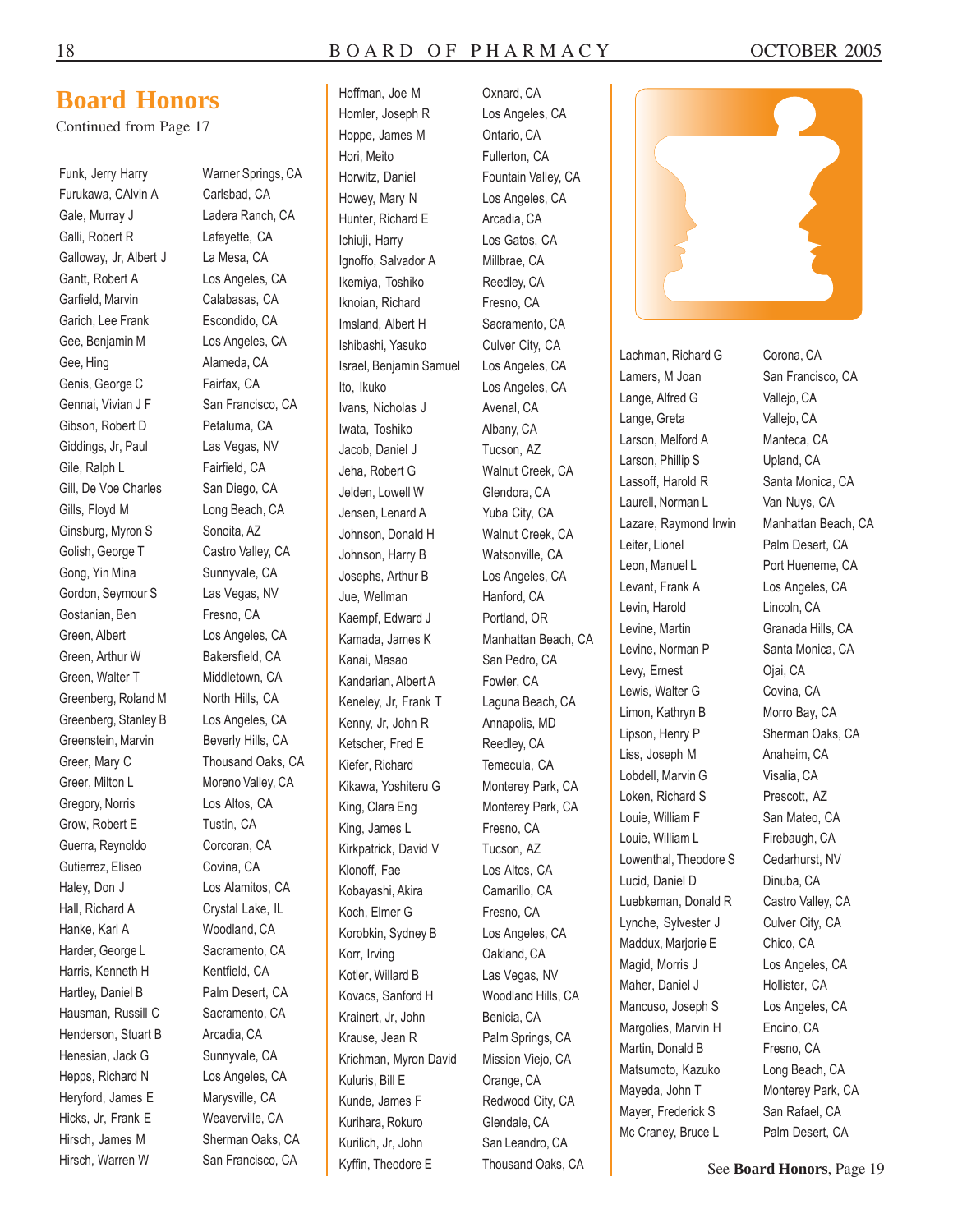#### OCTOBER 2005 BOARD OF PHARMACY 19

### **Board Honors**

Continued from Page 18

Mc Dermed, Elaine M Carmel, CA Mc Dermott, Jr, Wm Earl Pittsburg, CA Mc Elmoyl, John W Greenfield, CA Mc Lain, Monte P Murrieta, CA Means, Jack C Portland, OR Melton, Curtis Corona, CA Miller, Alan S Moraga, CA Miller, Kenneth D Covina, CA Mizutani, Mitsuo J Anaheim, CA Mohorovich, Stephan Stockton, CA Molles, Victor J Merced, CA Moon, Winnie N San Francisco, CA Moore, James G Kentfield, CA Morales, Herman F Tucson, AZ Morford, ORmond R Folsom, CA Morgan, Lila M Marina Del Rey, CA Morita, Asayo S San Jose, CA Morris, John A San Jose, CA Morris, Richard L San Clemente, CA Morrison, John A Novato, CA Morrison, Jr, George T Oakdale, CA Motta, Louis J Escondido, CA Murphy, Howard J Larkspur, CA Murray, Jr, George E San Jose, CA Nagase, Gene T San Francisco, CA Nahin, Edward S Bishop, CA Nakamura, Frank F Marysville, CA Nash, Stuart D Alpine, UT Navarro, Manuel Scottsdale, AZ Neggo, Ilse Anna N Hollywood, CA Newkirk, Russell L So Lake Tahoe, CA Newman, Harvey F Santa Monica, CA Nigro, Nelly A Los Angeles, CA Nishikawa, George J Sacramento, CA Nishimura, Roy Shiro San Leandro, CA Novatt, Bernard Ventura, CA Obata, Betty M Parlier, CA Okamoto, Shizuo Harold San Francisco, CA Olson, Edwin J Brainerd, MN Ostarello, John F Carmel, CA Palm, Jack E Santa Rosa, CA Pantages, George J Las Vegas, NV Paper, Simon San Mateo, CA Parry, Everett C Arcadia, CA Patrick, Raymond H Camarillo, CA Pattee, Jewett S Long Beach, CA Perlman, Samuel Del Mar, CA Peters, John E Arvin, CA

Peterson, William D Peterson, William W Phipps, Frederick W Plagmann, Lawrence L Plaskoff, Stanley Poer, Gordon L Pong, George Yee Posin, Edwin M Potashnick, Julian I Poulos, Theodore Principe, Louis G Puritz, Jacob J Purlia, Sam L Quesenberry, Marion P Quinn, Myles John Quon, Frances Do Ramirez, Eddie M Ratto, Peter G Ratzlaff, William B Renge, Nobuo Renzi, Lawrence G Richardson, James J Richey, Wilbur A Riley, Jr, C A Rivers, John D Rollins, Rex R Rose, William Allan Rosen, Arthur A Rosen, Milton Sallus, B Irwin Sanders, George W Sandler, Donald H Saner, John V Santos, Harold J Schafer, Henry N Schechter, Aaron Schell, Jr, W O Schierholt, Harold F Schloss, Daryl J Schneier, Edward L Schniepp, Glen P Scholnick, Herbert Schulz, Mary C Schutkin, James J Schuur, Martin Sclar, Leon Seid, Ruth Serbin, Arnold L Sheridan, Sidney O Shilton, Thomas E Shimasaki, Fred F Shinoda, Frank J

Sunny Valley, OR San Rafael, CA Cypress, TX Burlingame, CA Beverly Hills, CA Placerville, CA San Mateo, CA Incline Village, NV Oakland, CA Manteca, CA Lakeside, CA Culver City, CA Alpine, CA Santa Cruz, CA Walnut Creek, CA Santa Clara, CA Los Angeles, CA Alameda, CA Santa Rosa, CA Fresno, CA Bakersfield, CA Calimesa, CA Mesa, AZ Paradise, CA Pleasanton, CA Yountville, CA Modesto, CA Los Angeles, CA Los Osos, CA Palos Verdes Estates, CA Pasadena, CA Palm Desert, CA Long Beach, CA Modesto, CA Anaheim, CA Long Beach, CA Glendora, CA Hemet, CA Santa Rosa, CA Tarzana, CA San Diego, CA San Diego, CA San Rafael, CA Milwaukee, WI Long Beach, CA Los Angeles, CA Los Angeles, CA Phoenix, AZ Covina, CA Ventura, CA Hayward, CA Stockton, CA



Singerman, Sam Los Angeles, CA Siskin, William A San Carlos, CA Sitkoff, Irwin L<br>
Los Angeles, CA Smith, Jr, Arthur Lompoc, CA Smith, Jr, Glenn E Riverdale, CA Sogliuzzo, Frank San Pedro, CA Sokolik, Martin L<br>
Van Nuys, CA Somers, Robert W Encino, CA Speck, Billy Bob El Sobrante, CA Sprugasci, Irving A San Jose, CA Stamper, Adrian L Alta Loma, CA Stapleton, Kenneth E Lodi, CA Statti, Alfonse Morgan Hill, CA Stein, Maxwell M Santa Rosa, CA Stern, Leon Paul La Mirada, CA Strange, Roger W Ceres, CA Sturzenegger, Jake D Fallbrook, CA Sweet, Irving Northridge, CA Switzer, Jack B Covina, CA Tainter, George W Pacific Grove, CA Tanaka, Takuji Port Hueneme, CA Tarlton, Richard E Los Alamitos, CA Tharaldsen, Shirley S<br>
Paso Robles, CA Thompson, James B Beaumont, CA Tobenkin, Myron L Walnut Creek, CA Tobias, Leo A Bakersfield, CA Tom, William K San Francisco, CA Tomomatsu, Kiyoko Van Nuys, CA Topham, Albert F Oakhurst, CA Trager, D David Simi Valley, CA Tribulato, Angelo P San Jose, CA Tucker, Jr, W T Three Rivers, CA Urrutia, Daniel C C Glendale, CA Vernon, Gregge C Fremont, CA Vidulich, John N San Pedro, CA Wakley, Clive Redding, CA Walike, Edward A Woodland Hills, CA

Simmons, Sidney M N Hollywood, CA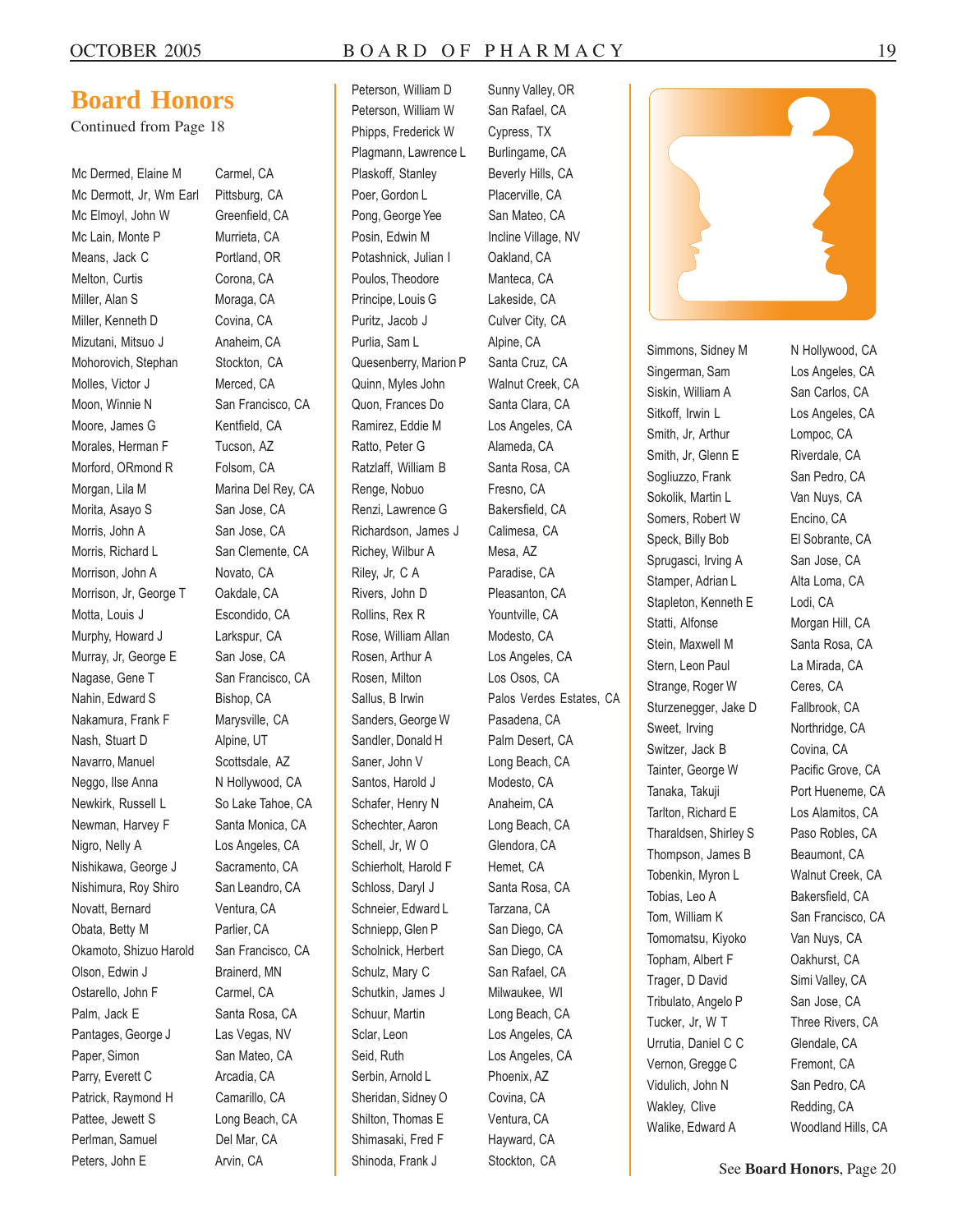

### **Know Your Employees**

Did you know that last year the Board issued 99 citations and 86 fines for unlicensed activity? Unlicensed activity means working without a current active license and includes licenses in delinquent status for failure to renew timely. A pharmacist's license can be delinquent also for failure to fulfill the continuing education requirements for renewal.

The Board encourages all employers to take the following steps to assure that all pharmacy licensees (pharmacists, interns and pharmacy technicians) are working with current active licenses:

- Before hiring new employees, verify that the name listed on their identification is the same as the name listed on their pocket or wall license.
- Check the board's Web site to confirm that the license is current and active.
- Remember that pocket licenses can be inaccurate or altered, so examine them carefully.
- Conduct an annual verification of each licensee's registration status.

### **NABP Evaluation**

Continued from Page 3

material can be obtained. Pharmacy, NABP or any other person one section may be completed at a time.

pharmacists will receive a Record of The online assessment evaluation must be completed in its entirety. Once Completion, which may be used to is \$75, consists of 100 multiple-<br>the PSAM is begun, all sections must be satisfy CE requirements for license choice questions and is divided into completed in three weeks. renewal in states where the program is three sections of equal length. Each For more information about the Board-approved. The pharmacist will section can be completed in less than PSAM, visit *<www.nabp.net>*, contact also receive a separate report containing one hour, but a maximum of three NABP at (847) 391-4406, or via e-mail the assessment evaluation score—which hours per section is allowed. All three at *[custserv@nabp.net](mailto:custserv@nabp.net)*.

information about the answer or related will not be released to the Board of sections may be taken in one sitting, or Upon completion of the PSAM, unless so directed by the pharmacist. However, once a section is begun, it

### **Board Honors**

Continued from Page 19

| Wallet, George L      | Fresno, CA           |
|-----------------------|----------------------|
| Walton, Harold        | Pebble Bea           |
| Waring, Annette F     | Williams, C.         |
| Waring, Jr, Albert    | Williams, C.         |
| Wasserman, Paul Meyer | <b>Beverly Hills</b> |
| Watanabe, Mitsuo H    | Coalinga, C          |
| Weiner, Sydney        | Los Angeles          |
| Weinstein, Eugene     | Miami, FL            |
| Weintraub, Harry      | W Los Ange           |
| Weiss, Alvin C        | Sherman Oa           |
| Weiss, Don E          | La Quinta, 0         |
| Weiss, Henry A        | Los Angeles          |

Pebble Beach, CA Williams, CA Williams, CA Beverly Hills, CA Coalinga, CA Los Angeles, CA Miami, FL W Los Angeles, CA Sherman Oaks, CA La Quinta, CA Los Angeles, CA

Weller, Kenneth V Wiedmann, Merton L Wiedmann, Patricia S Williams, James M Williams, Julian M Williamson, Harold E Wilson, David C Wisner, Robert S Wiswell, Donald R Witz, Gordon A Wolfred, Morris Wong, Yukiye D

Houston, TX Shafter, CA Shafter, CA Newport Beach, CA Avery, CA Iowa City, IA Solvang, CA Jackson, CA Bandon, OR Oceanside, CA Beverly Hills, CA San Jose, CA

Woodward, Kenneth D La Quinta, CA Worthy, Jr, Parker A Arcadia, CA Wright, James R Woodland, CA Wright, Kermit M Clovis, CA Yarchover, Bernard Tarzana, CA Yaskiel, Jack I Camarillo, CA Yee, Richard D M Daly City, CA York, James B Bakersfield, CA Young, John S San Leandro, CA Young, Saul Los Angeles, CA Zanger, Mary T Hollister, CA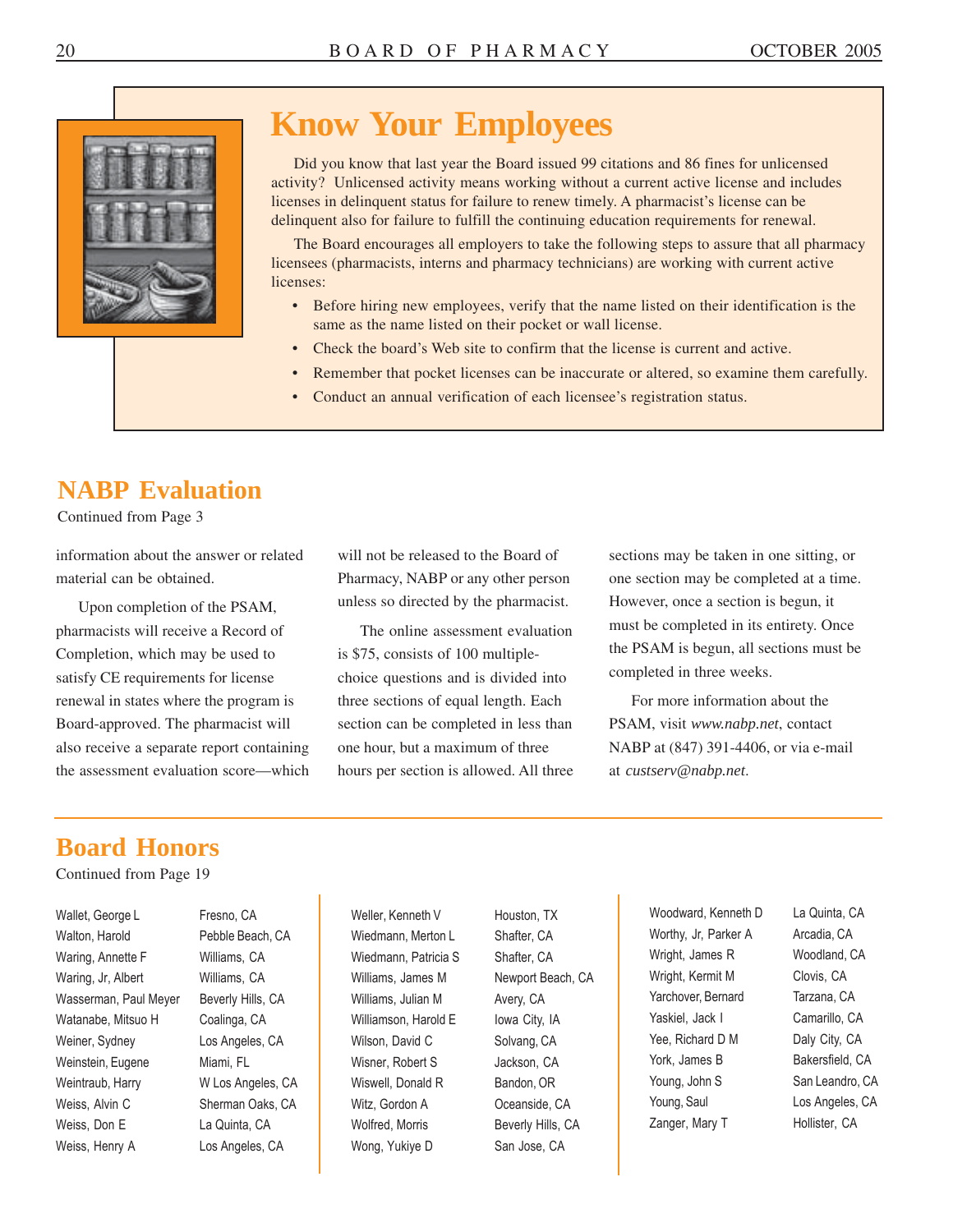### **Surety Bonds**

Continued from Page 9

- Any applicant for initial licensure or license renewal as a wholesaler or nonresident wholesaler must submit a surety bond of \$100,000 made payable to the Pharmacy Board Contingency Fund. In lieu of the bond, applicants may submit other equivalent means of security acceptable to the Board (e.g., an irrevocable letter of credit or a trust account or financial institution deposit, payable to the Pharmacy Board Contingency Fund).
- The Board may accept a surety bond of \$25,000 if the annual gross receipts for the previous tax year are \$10 million or less;
- A licensee who has posted a \$25,000 bond but has been disciplined by any state or federal agency or issued an administrative fine under California Pharmacy Law may be required to submit a \$100,000 surety bond;
- A single surety bond or other means of security is required and covers all licensed sites under common ownership;
- **Exception**: Licensed manufacturers who are licensed as wholesalers or nonresident wholesalers in California are exempt from these requirements.

The Board is developing the necessary forms that will be required to verify that the wholesaler or nonresident wholesaler has complied with the surety bond, irrevocable letter of credit or trust fund account deposit requirement. These forms will be available in early Fall 2005 and will be mailed to all licensees and pending applicants.

The exact language for the B&PC sections cited above can be found at the Board's Web site, *<www.pharmacy.ca.gov>*, under "Pharmacy Law and Regulation."



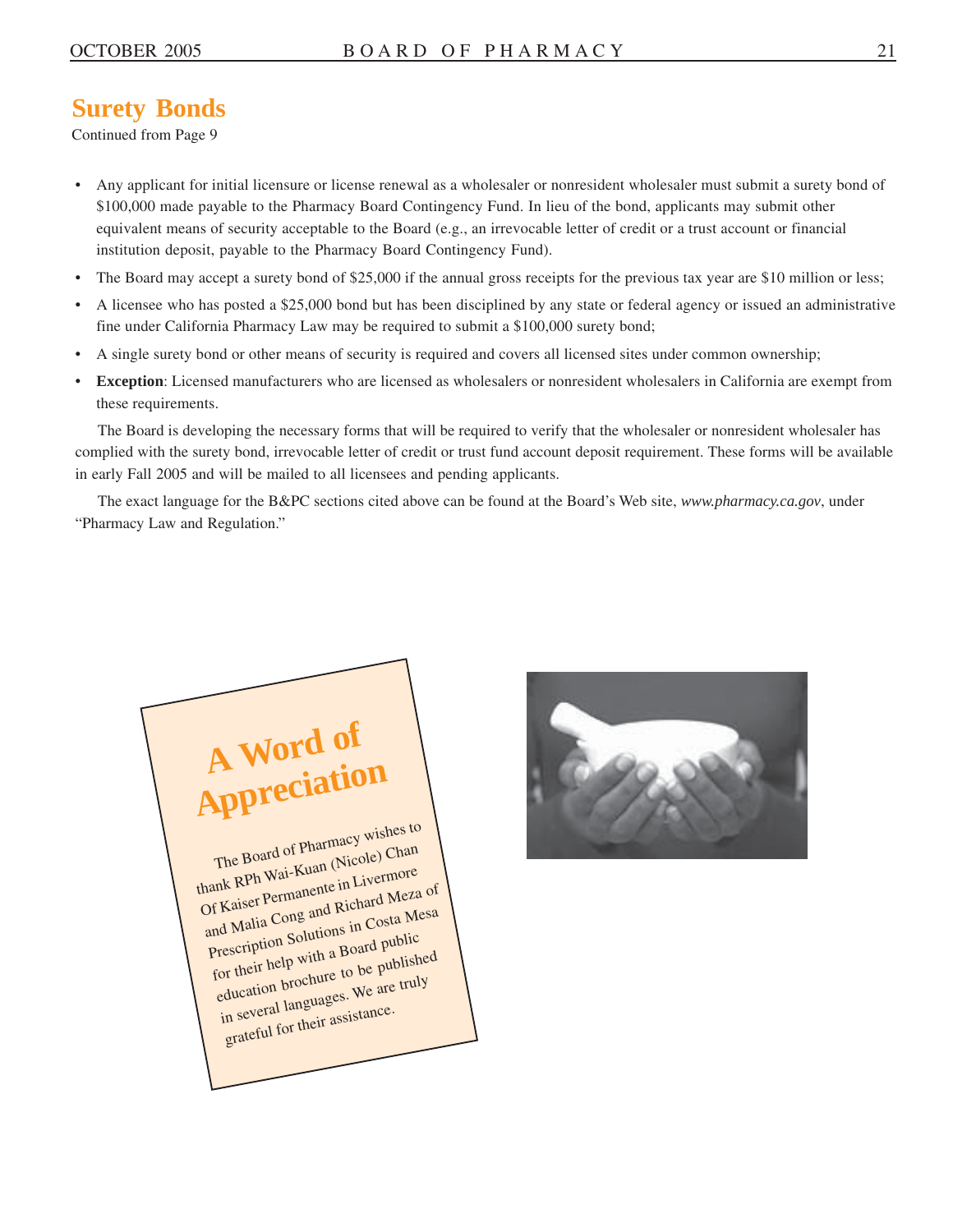### **President's Message**

Continued from Page 2

- **PDPs (Medicare Prescription Drug Plans):** Beginning in 2006, everyone with Medicare will be able to enroll in plans that cover prescription drug costs. The standard benefit includes:
	- ◆ A premium of about \$25 per month, in addition to the current premium for the Part B benefit;
	- ◆ A \$250 annual deductible;
	- ◆ Coverage of 75% of drug costs between \$250 and \$2,250;

◆ No coverage for drug costs between \$2,250 and \$5,100 (known as the "doughnut hole";

◆ After reaching the \$5,100 threshold (\$3,600 in out-of-pocket spending), beneficiaries reach a "catastrophic" level of coverage and will only be required to pay the greater of a copayment (\$2 for generic drugs or \$5 for brand name drugs ) or coinsurance of 5 percent.

 **MTMS (Medication Therapy Management Services):** This is a distinct group of services that optimize therapeutic outcomes for individual patients. Such services are independent of, but can occur in conjunction with, the provision of a medication product.

Medication Therapy Management en-compasses a broad range of professional activities and responsibilities within pharmacists', or other qualified health care providers', scope of practice.

A program that provides coverage for MTMS includes:

◆ Patient-specific and individualized services provided directly by a pharmacist to the

patient;

◆ Face-to-face interaction with the patient and the pharmacist as the preferred method of delivery;

- ◆ Opportunities for pharmacists and other qualified health care providers to identify patients who should receive medication therapy management services;
- ◆ Payment for MTMS consistent with contemporary provider payment rates that are based on the time, clinical intensity, and resources required; and
- ◆ Processes to improve continuity of care, outcomes, and outcome measures.

The Licensing Committee has taken the challenge of insuring that MTM can occur within and outside of California. This may require redefining pharmacy so that the Board will have enforcement options to respond to all adverse events. Again, this one of the issues that crosses state lines and is being addressed by the NABP also.

#### **I encourage you to attend these meetings.**

#### **2. Pharmacists' obligation vs. right to dispense:**

Does a pharmacist, when presented with a valid prescription for a drug that is to be used in a treatment that is in conflict with personal beliefs, have the right to refuse to dispense the drug (e.g., emergency contraception, assisted suicide)? This has become a state and federal legislative question. Two bills were introduced in California on this issue and would require pharmacists who will not dispense specific medications to advise the pharmacy managers in advance, and the pharmacy must have a referral policy to aid the patients in getting the prescription filled: Senate

Bill 644 (Ortiz) and Assembly Bill 21 (Levine).

#### **3. Counterfeit drugs and drug pedigree:**

The increased counterfeiting of medicines and sophisticated methods used to introduce counterfeit medicines into the legitimate drug distribution system of the U.S. are being addressed in California and nationally. To combat these problems, wholesalers or pharmacies will be prohibited from selling, trading, transferring or receiving a dangerous drug at wholesale without an electronic pedigree recording each change of ownership of a dangerous drug—from manufacture to final dispensing to a patient. Implementation of these requirements in California can begin as early as 2007.

#### **4. Drug importation/reimportation:**

Drug prices in foreign countries are often below U.S. prices because of their government's subsidies or price controls. The reimportation of these lower priced drugs back into the U.S. might be seen as a way to provide lower cost drugs to consumers. The safety of imported drugs continues to be an issue nationally, as some states or cities enact programs to import or make it easier for patients to buy medication from outside the U.S.

#### **5. Internet drugs:**

A growing problem is that individuals can buy drugs without a valid prescription from Internet entities that are not licensed pharmacies. These entities provide dangerous drugs without a physical examination or ongoing health monitoring.

#### **6. Refill prescriptions from selfserving delivery systems:**

New technology is continuously being developed for use in pharmacies. When deciding whether new pharmacy

See **President's Message**, Page 23

# **www.pharmacy.ca.gov**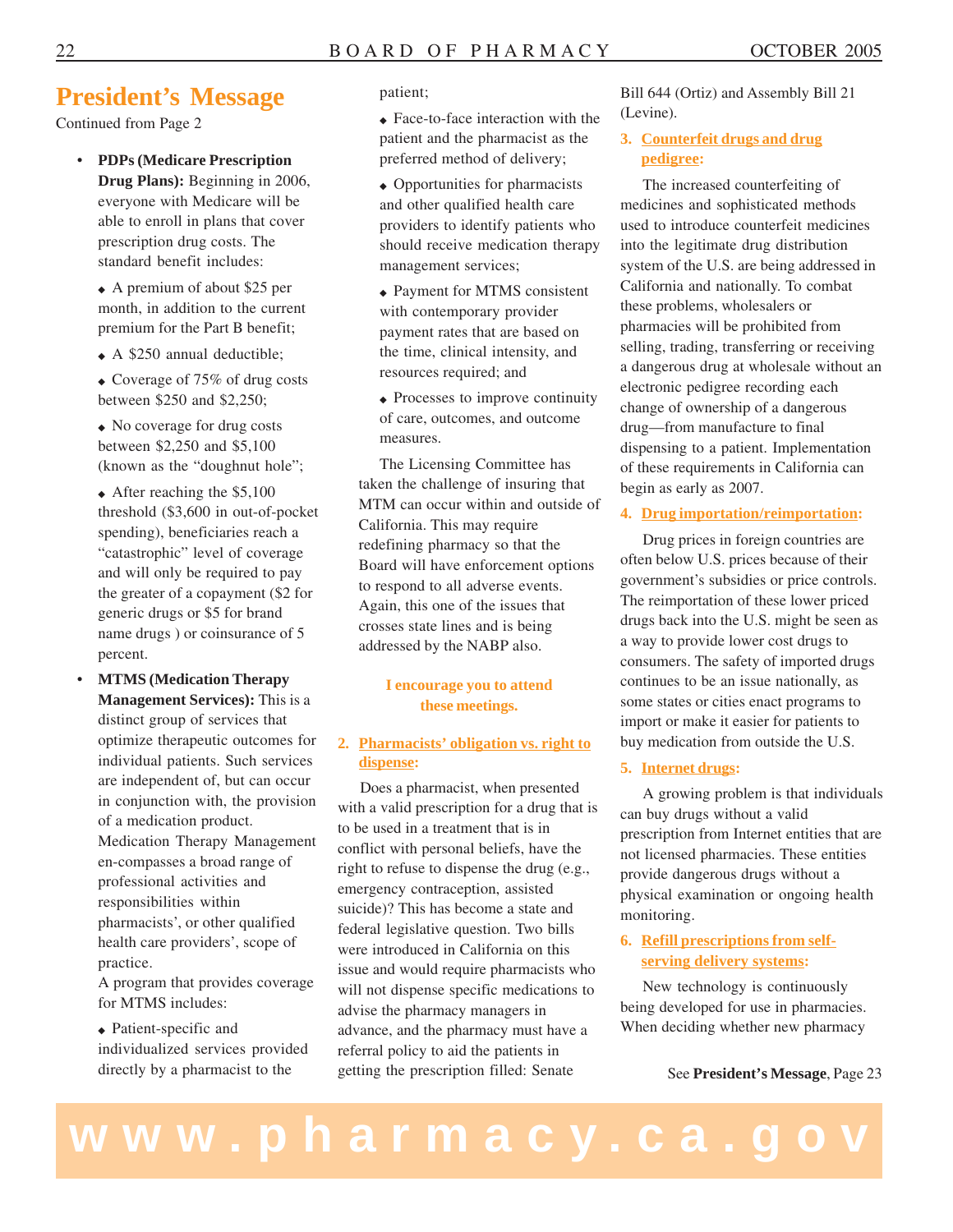### **Questions**

Continued from Page 10

dating, and recording of all of the required information. Direct entry of orally transmitted information is probably not "electronic transmission," exempting the pharmacy from keeping hard copies per B&PC 4070 (dangerous drugs) or H&SC 11164.5 (controlled substances). In other words, direct entry does not eliminate any of the hard copy requirements.

**Q. When a prescription is sent electronically from the prescriber's or hospital's computer to the pharmacy's computer, what is required by B&PC 4070, H&SC 11164(b)(1) and/or other statutes and regulations?** 

**A.** This question has been answered already by the foregoing general discussions. As a general rule, a hard copy of these prescriptions must be printed out, the required signatures affixed, the required information collected, and the hard copies

retained. A hard copy of electronically transmitted dangerous drug/device prescriptions need not be produced/retained when all the conditions of B&PC 4070 are met, and a hard copy of an electronically transmitted controlled substance prescription need not be produced/ retained when permission is given and all of the conditions of H&SC11164.5 are met.

#### **Emergency Room Dispensing**

- **Q. Do the laws for emergency room dispensing permit a prescriber to dispense a starter pack to an emergency room patient if the hospital or a nearby pharmacy is open?**
- **A.** B&PC 4068 states that a prescriber may dispense a dangerous drug, including a controlled substance, to an emergency room patient **only** if the hospital outpatient pharmacy is closed and there is no pharmacist available in the hospital; the dangerous drug is acquired by the hospital pharmacy; and the dispensing information is recorded

and provided to the pharmacy for retention when the pharmacy reopens. The prescriber must determine that it is in the best interest of the patient that a particular drug regimen be immediately commenced or continued and reasonably believes that a pharmacy outside the hospital is not available or accessible at the time of dispensing to the patient. The quantity of drugs dispensed are limited to that amount necessary to maintain uninterrupted therapy during the period when pharmacy services outside the hospital are not readily available or accessible, but shall not exceed a **72-hour supply**. The prescriber must ensure that the drug label contains all required information and he or she will be responsible for any error or omission related to the dispensed drugs.

Pharmacy law does not define or reference a "starter pack," but the hospital pharmacy may prepackage the 72-hour supply of medication to be placed in a Pyxis or other medication "safe" for dispensing to an emergency room patient **only** when there is no pharmacist available to provide outpatient services.

### **President's Message**

Continued from Page 22

technology can be accommodated by current law, the Board considers how the new technology can better serve California consumers while maintaining patient safety.

Self-serving delivery systems are similar to ATM vending machines from which patients who have requested this service can obtain refill prescriptions by inserting a credit card. This system gives patients access to refill prescriptions when the pharmacy is opened or closed. Consultation can still be provided on all prescriptions dispensed from a delivery machine, but the consumer must seek it: however, those drugs that require counseling on refills (e.g., Coumadin, Flagyl, etc.) can still be kept outside the machine, based on the professional judgment of the pharmacist.

#### **The Board of Pharmacy respects and expects the pharmacist's professional judgment.**

This summer, a contingent of Board members, the Board's executive and assistant executive officers, and supervising inspectors received a "hands on" presentation by the manufacturer of self-service delivery system. The focus of the meeting was patient safety, HIPPA confidentiality issues, and the actual operational policy and procedures for the systems.

The Board is now moving toward establishing regulations related to the use of such systems. Regulation is necessary because the only enforcement option the Board has presently is to remove the waiver, while a regulation carries all available enforcement options to answer any adverse events.

The opportunities for you to interact with the Board of Pharmacy and influence your future can occur at our committee meetings and the public Board meetings.

Go to our Web site, *<www.pharmacy.ca.gov>*, for meeting dates. To be included in the agenda, write to the Board at least 30 days prior to the meeting, or **show up** and **speak up**. An organized presentation should include your topic and how it would protect the public or advance the profession to better serve the public.

With the total involvement of professionals, consumers, students and stakeholders, the Board can create a dynamic environment for pharmacy in the 21<sup>st</sup> Century—all working together for the people of California.